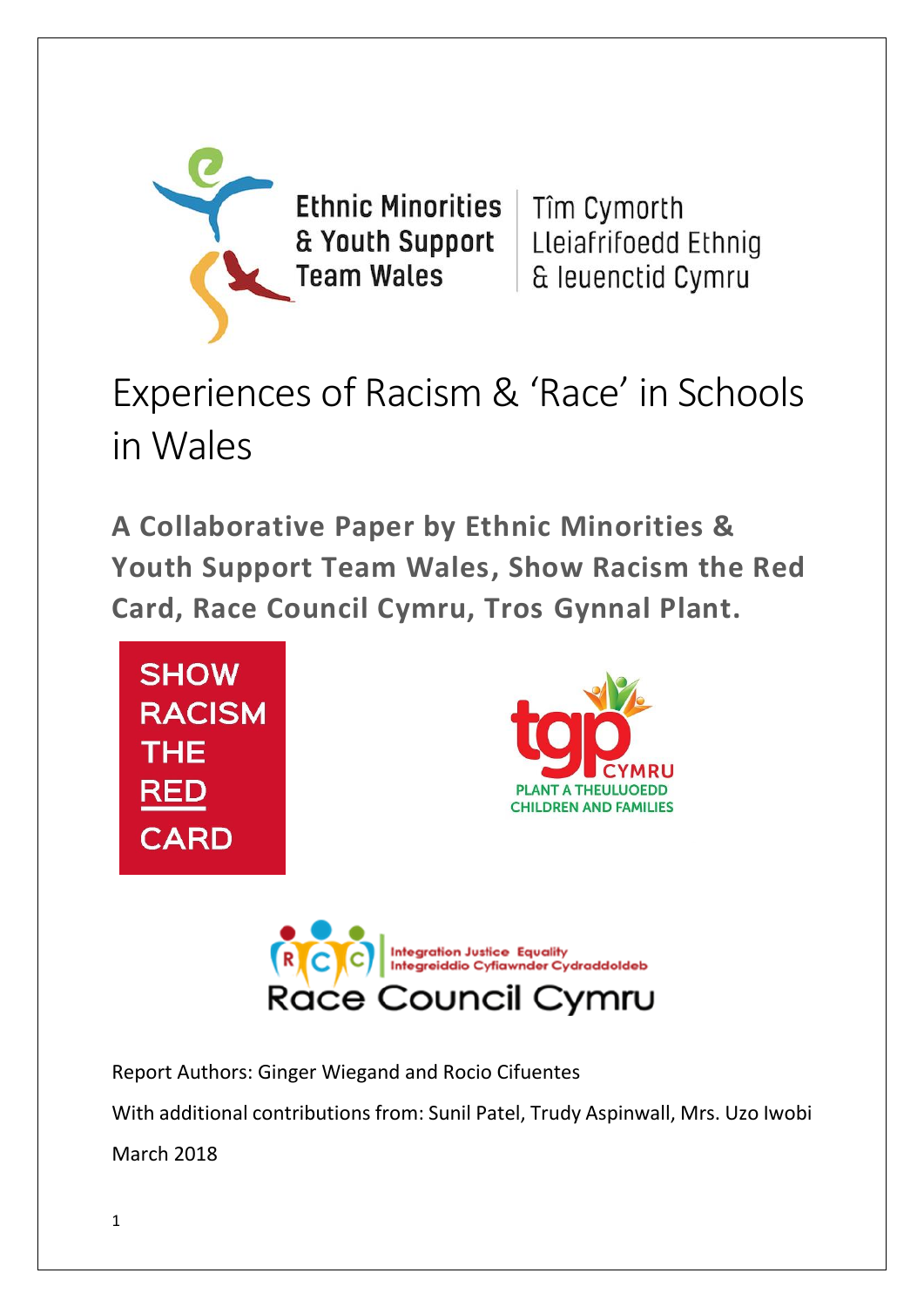© 2018 EYST Wales Published March 2018

# **Ethnic Minorities & Youth Support Team All Wales BAME Engagement Programme Research Report Series**

Ethnic Minorities & Youth Support Team (EYST) Wales has compiled this paper as part of its Welsh Government funded All Wales BAME Engagement Programme.

The views expressed in this report are those of the authors and do not necessarily represent the views of the Welsh Government. EYST Wales and the Contributing partners are publishing the report as a contribution to discussion and debate.

Please contact Research & Policy Lead Ginger Wiegand for further information about EYST research reports or visit [our website.](http://www.eyst.org.uk/)

| Post:      | All Wales BAME Engagement Programme             |  |  |  |  |
|------------|-------------------------------------------------|--|--|--|--|
|            | <b>Ethnic Minorities and Youth Support Team</b> |  |  |  |  |
|            | Units B & C,                                    |  |  |  |  |
|            | 11 St Helens Road,                              |  |  |  |  |
|            | Swansea SA3 4DR                                 |  |  |  |  |
| Email:     | ginger@eyst.org.uk                              |  |  |  |  |
| Telephone: | 01792 466980                                    |  |  |  |  |

You can download a copy of this report as a PDF file from EYST's [website.](http://www.eyst.org.uk/)

If you require this publication in an alternative format, please contact us to discuss your needs [info@eyst.org.uk](mailto:info@eyst.org.uk)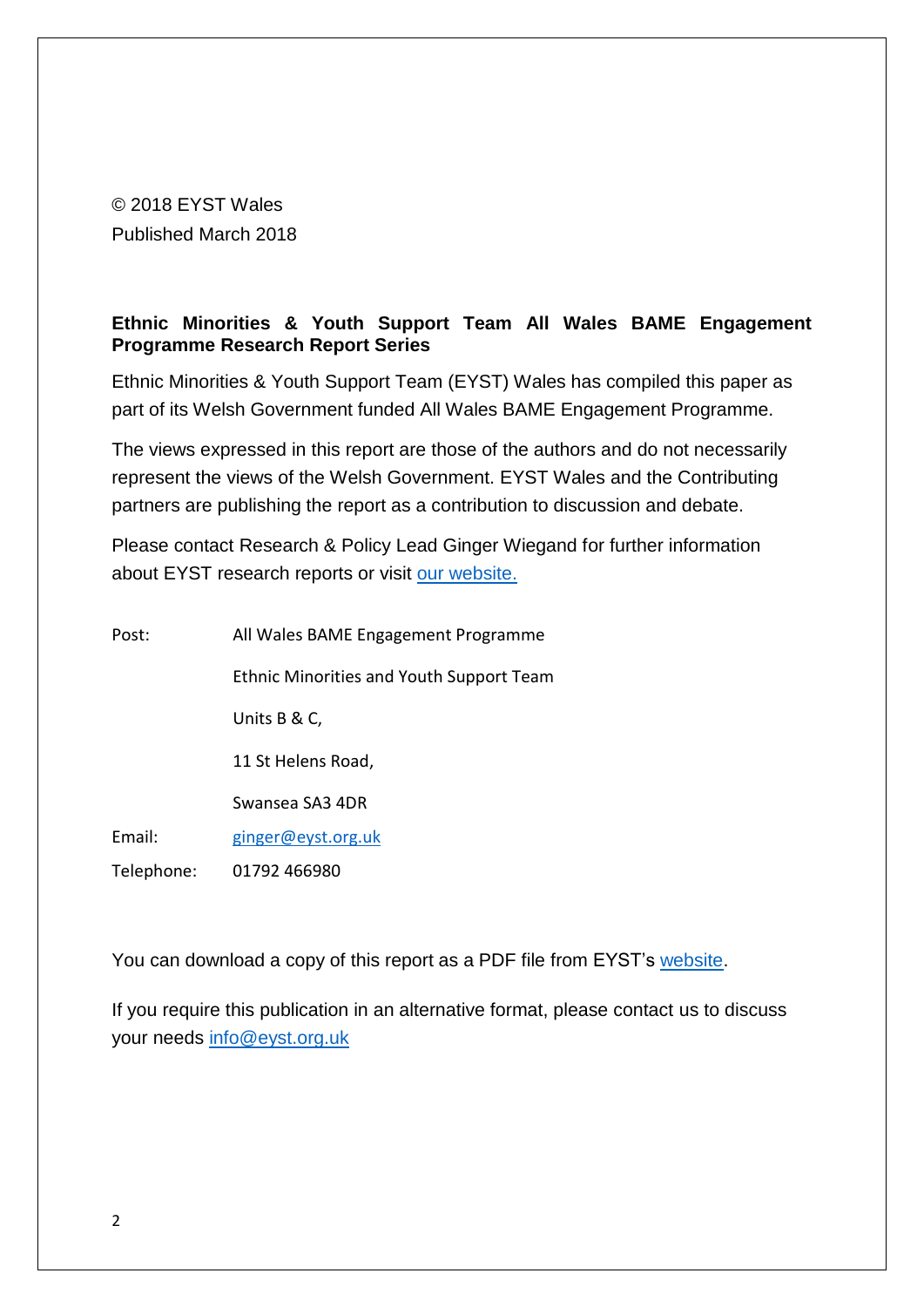# Contents

| Black history essentialising dichotomy: Civil rights heroes vs. the spectre of slavery  15  |  |
|---------------------------------------------------------------------------------------------|--|
|                                                                                             |  |
|                                                                                             |  |
|                                                                                             |  |
|                                                                                             |  |
|                                                                                             |  |
|                                                                                             |  |
|                                                                                             |  |
|                                                                                             |  |
|                                                                                             |  |
|                                                                                             |  |
|                                                                                             |  |
|                                                                                             |  |
|                                                                                             |  |
| Expert Spotlight: Travelling Ahead/Tros Gynnal Plant - Gypsy, Roma and Traveller Pupils  27 |  |
|                                                                                             |  |
|                                                                                             |  |
|                                                                                             |  |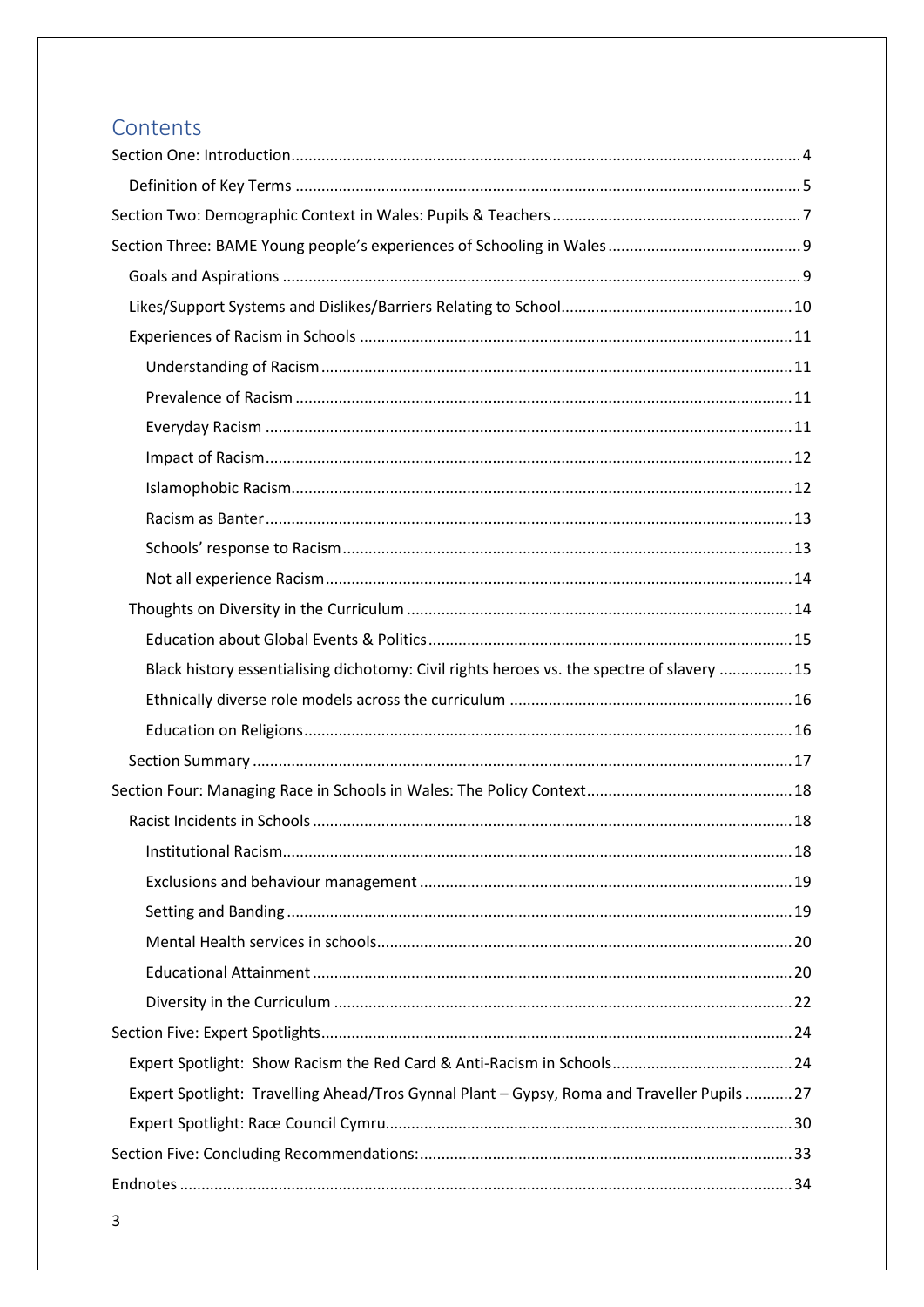# <span id="page-3-0"></span>Section One: Introduction

Wales' Well Being of Future Generations Act places a legal duty on all public bodies in Wales to think about the long-term impact of their decisions, to work better with people, communities and each other, and to prevent persistent problems such as poverty, health inequalities and climate change. The Act specifies seven Wellbeing goals, towards which all public bodies must work, of which two are 'A more equal Wales' and 'A Wales of cohesive communities'.

With education being a devolved matter in Wales, schools and local authorities fall under the scope of the Future Generations Act. Furthermore, the new schools curriculum being developed in Wales, following the Donaldson report, has as one of its four core purposes that 'All of our children and young people will be ethical and informed citizens… who respect the needs and rights of others as members of a diverse society' [\(http://gov.wales/docs/dcells/publications/151021-a-curriculum-for-wales-poster.pdf](http://gov.wales/docs/dcells/publications/151021-a-curriculum-for-wales-poster.pdf) )

Both the Wellbeing of Future Generations Act and the new Schools Curriculum align in their vision that Wales needs active, engaged and ethical citizens who can contribute to a more sustainable, more equal and more cohesive Wales, and that a quality education system is central to achieving this. Thus, we have a unique opportunity as well as a legal duty in Wales to adequately address theses issues.

With ethnic minority pupils in Wales accounting for more than 10% of children in Wales' schools and 32% of children in Cardiff schools, adequately meeting the needs of these pupils will be essential in achieving this vision.

At the same time as ethnic diversity is increasing in Wales and the UK, there is an "overriding view" that race and race-related issues are at the margins of the current political agenda – a view argued by Race and Lander in their edited collection on ethnicity and education<sup>1</sup>. This paper seeks to illuminate how issues of race and ethnicity are affecting ethnic minority children in Wales, particularly within the schools setting.

The following paper is situated within the perspective of critical race theory (CRT)<sup>2</sup>. CRT proposes that there is an established racial hierarchy that advantages certain parts of society (white people), and racialises and disadvantages others (people of colour, people determined to be insufficiently "white"). Racism thus exists at the institutional, social, and governmental level, and it is both conscious and unconscious, but most importantly, pervasive. This pronounces the need to adequately and openly discuss how race is addressed within our education system; and how education impacts on young people of diverse racial and ethnic backgrounds.

Thirty years ago, the Swann report, "Education for All," called for equity in education and referred to a need for curriculums that reflect the ethnic diversity of students. It noted classroom bias against particular ethnic minority groups and called for all teachers to be trained in teaching to ethnically diverse classrooms. Many current researchers lament that, 30 years on from the Swann report, we are still making those same demands.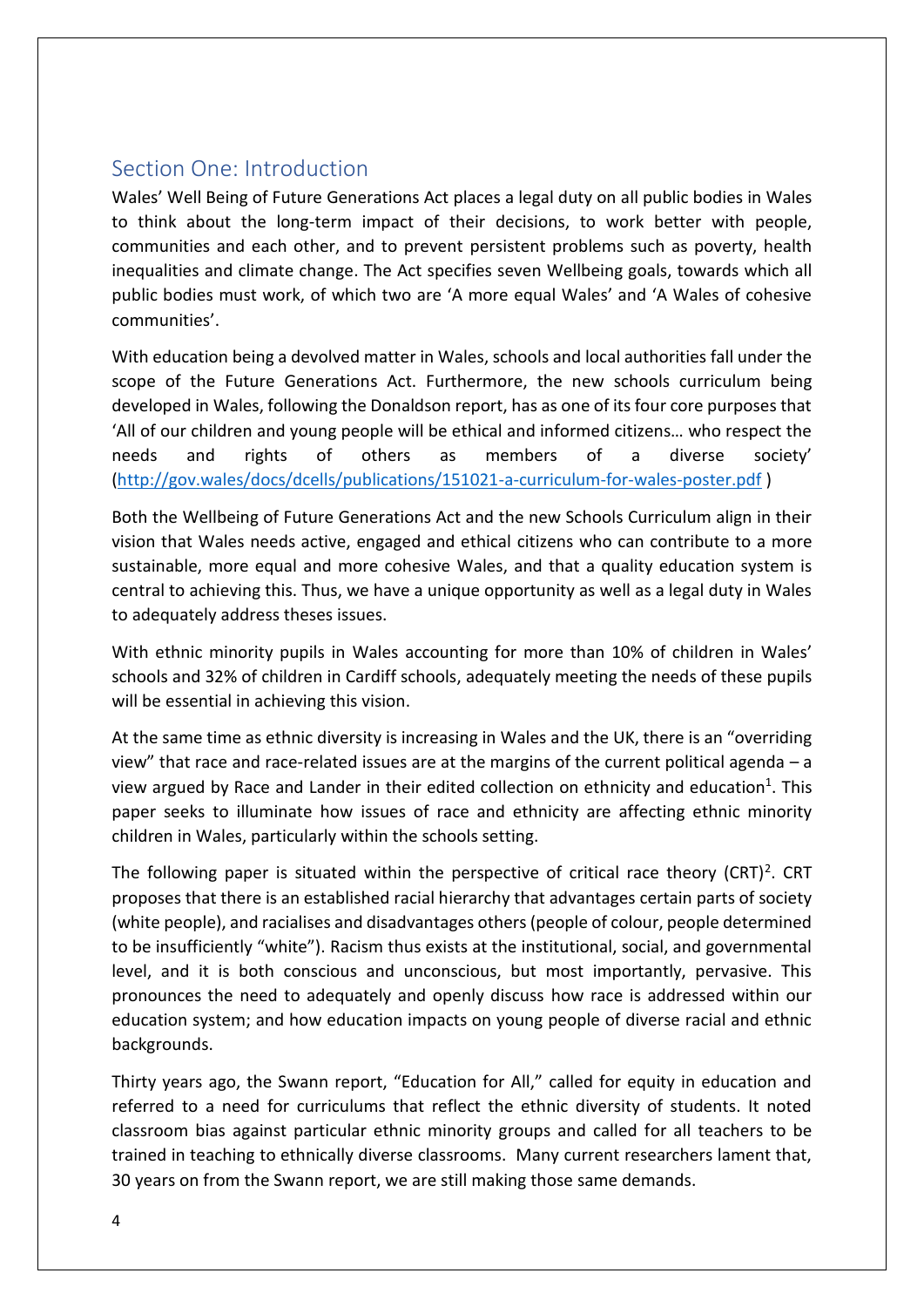This paper is one more push to open that debate. We focus on issues of racism in schools, educational attainment and diversity in the curriculum. We underline the argument for:

- Specific requirements for regular anti-racist education throughout key stages and robust monitoring of racist bullying and incidents in schools;
- An authentically diverse curriculum;
- Teachers being trained in a) cultural competence, the skills to reflect on their own identity and privilege and how that may affect pupils; b) to recognise and respond effectively to racism and c) to develop authentic diversity in curriculums;
- Increasing the representation of BAME teachers and employees at all levels of the education system.

# <span id="page-4-0"></span>Definition of Key Terms

**Racism**: Racism refers to a wide range of social disadvantages faced by people racialised as belonging to a non-white ethnic grouping. They may range from violent hate crimes, to offensive comments, to more subtle forms of discrimination in the job market, to negative treatment. Our understanding of race derives heavily from Critical Race Theory (see definition), and as such as includes the general prescription that racism is primarily "prejudice plus power".

**Critical Race Theory** (CRT): The view that race, instead of being biologically grounded and natural, is socially constructed and that race, as a socially constructed concept, functions as a means to maintain the interests of the white population that constructed it. According to CRT, racial inequality emerges from the social, economic, and legal differences that white people create between "races" to maintain elite white interest in labour markets and politics and as such create the circumstances that give rise to poverty and criminality in many minority communities. For an overview of critical race theory and its origins see Crenshaw, Kimberlé; Gotanda, Neil; Peller, Gary; Thomas, Kendall, eds. (1995). Critical Race Theory: The Key Writings that Formed the Movement. New York: The New Press. ISBN 978-1-56584-271-7.

**Islamophobia**: The term Islamophobia was first popularised by the Runneymede Trust in 1997 to discuss the specific ways in which Muslims in Britain were disadvantaged. The term has emerged as the most common term to describe the racisms and disadvantage faced by Muslims, although other terms such as "anti-Muslim sentiment/prejudice/racism" have been proposed. A definition of Islamophobia offered by the University of Berkeley is reproduced below: -

*Islamophobia is a contrived fear or prejudice fomented by the existing Eurocentric and Orientalist global power structure. It is directed at a perceived or real Muslim threat through the maintenance and extension of existing disparities in economic, political, social and cultural relations, while rationalizing the necessity to deploy violence as a tool to achieve "civilizational rehab" of the target communities (Muslim or otherwise). Islamophobia reintroduces and reaffirms a global racial structure through which resource distribution disparities are maintained and extended.*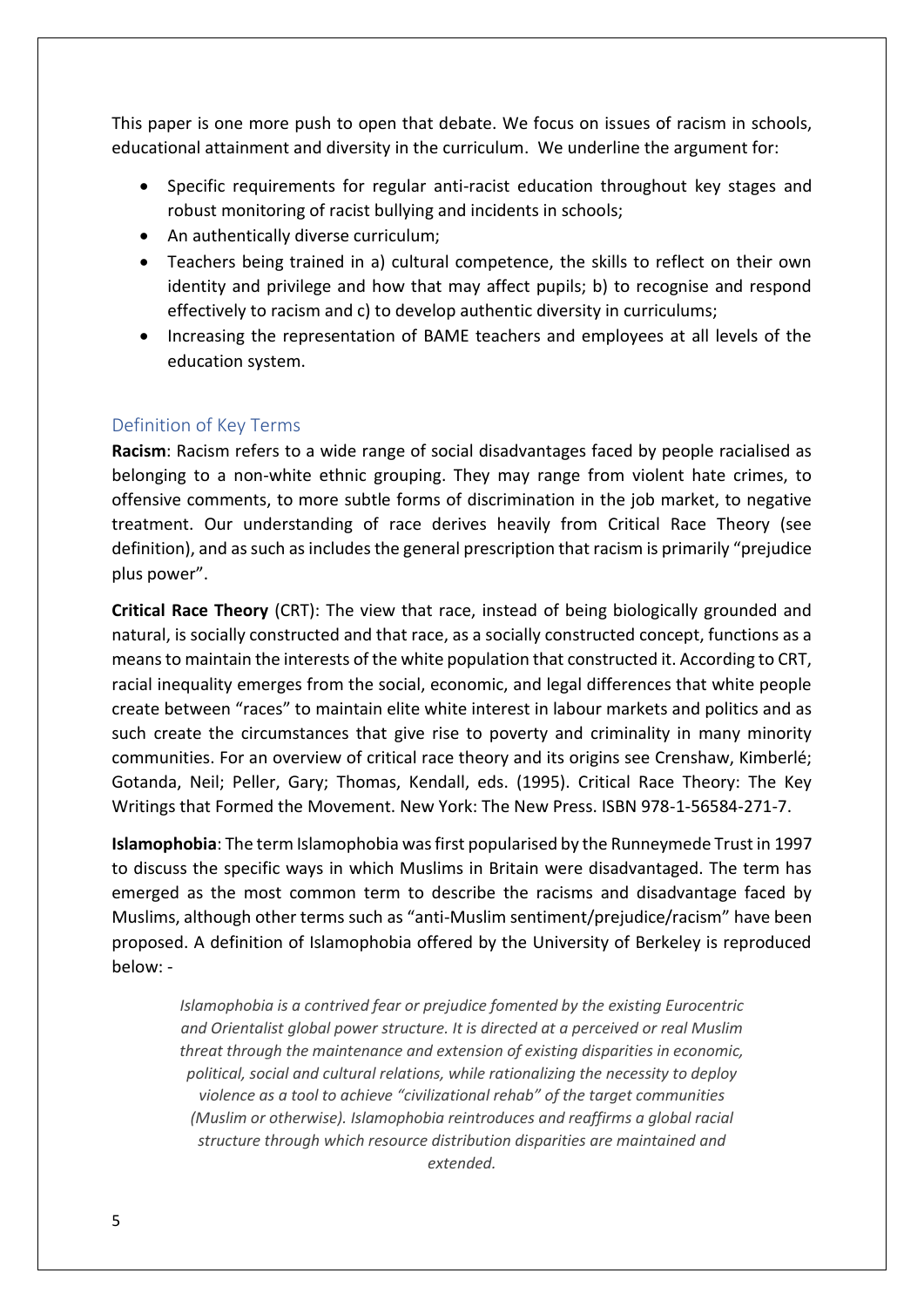A key aspect of the definition is the way in which Muslims are targeted by policies, structures, and disadvantages, effectively racializing them. There is therefore a strong overlap between Islamophobia and racism in how they operate (and with a significant crossover in terms of the majority of British Muslims being from a BAME community; and around two thirds of BAME people in Wales also being Muslim).

**BAME**: The acronym BAME students for Black, Asian, and Minority Ethnic. It is used alternatively with BAME (Black and Minority Ethnic) and "person(s) of colour (POC)" to denote non-white identities and ethnicities. Racism is targeted at communities and identities perceived to be excluded from the mainstream on the basis of a real or perceived racial, ethnic, religious or social difference.

**Gypsy, Roma, Traveller (GRT):** A broad term to refer to a number of diverse communities across the United Kingdom and Wales, whose unique socio-economic positions means they are often overlooked in traditional BAME programmes (despite being a minority ethnic community).

A note on the use of the terms **BAME** and **Ethnic Minority** in this paper: We use these terms to refer to people with BAME heritage and people in GRT communities as well as EU citizens living in the UK (who are of multiple races, including White, but whom also experience some of the same marginalisation and discrimination as BAME and GRT communities).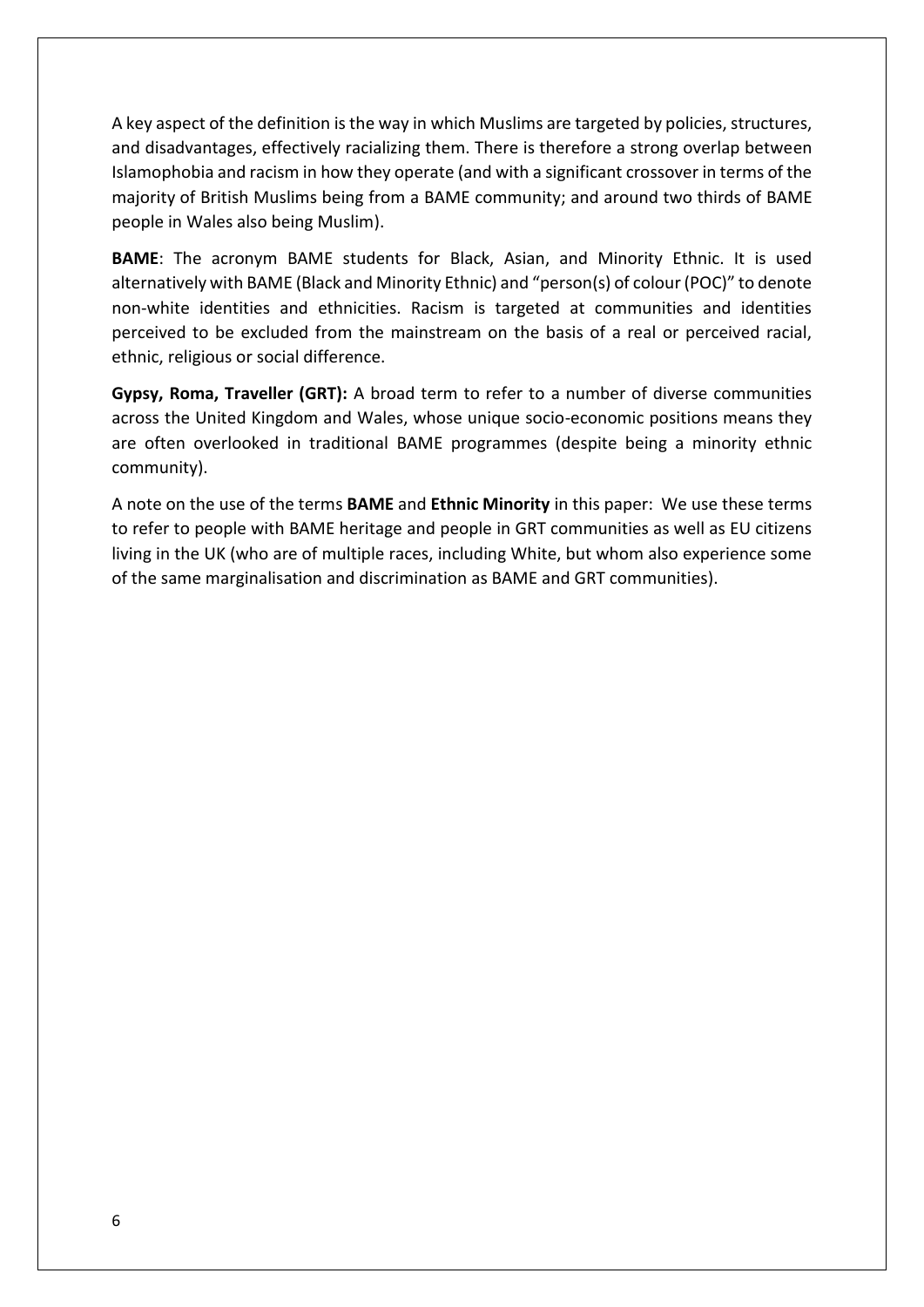# <span id="page-6-0"></span>Section Two: Demographic Context in Wales: Pupils & Teachers

Wales is becoming an increasingly ethnically diverse nation and the percentage of population who do not describe themselves as White British rose to 4% in the 2011 census. Currently, over 10% of pupils in Wales is from a non-White British background. BAME pupils account for 32% of pupils in Cardiff schools, 24% in Newport Schools, 14 % in Swansea schools and 10% in Wrexham schools (PLASC, 2017<sup>3</sup>). Though BAME pupils are concentrated in Cardiff, Newport and Swansea, they live in each of Wales' 22 local authorities and are becoming more widely diffused geographically.

| All Wales - 10.56%      |        |                          |        |
|-------------------------|--------|--------------------------|--------|
|                         |        |                          |        |
| Central South Wales-16% |        | West/Mid Wales - 8.23%   |        |
| Cardiff                 | 32%    | Swansea                  | 14%    |
| Vale of Glamorgan       | 11.14% | <b>Neath Port Talbot</b> | 5.70%  |
| <b>Bridgend</b>         | 5.66%  | Carmarthenshire          | 6.50%  |
| <b>RCT</b>              | 4.28%  | Pembrokeshire            | 5.65%  |
| Merthyr                 | 8.07%  | Ceredigion               | 8.16%  |
|                         |        |                          |        |
| Southeast Wales - 9.68% |        | North Wales - 6.55%      |        |
| Newport                 | 23.74% | Wrexham                  | 10.41% |
| Monmouthshire           | 4.97%  | Flintshire               | 6.60%  |
| <b>Blaenau Gwent</b>    | 4.52%  | Denbighshire             | 5.74%  |
| Torfaen                 | 4.83%  | Conwy                    | 5.84%  |
| Caerphilly              | 3.27%  | Gwynedd                  | 5.10%  |
|                         |        | Anglesey                 | 3.86%  |

Table 1: % pupils over age 5 any other ethnic group than "White British" in each Local Authority in Wales (2017)

Wales is a "super-diverse" society with many ethnic groups and no one particularly dominant minority ethnic group. There is much differentiation both within and between various ethnic groups in Wales. More than 130 languages are spoken in Wales' schools and BAME pupils in Wales represent 100+ ethnic groups. "White other" is the largest, including Gypsy/Traveller children and those from various European nations, followed by "Mixed Other," Bangladeshi and Pakistani<sup>4</sup>. The small sets of numbers within some ethnic groups in Wales, means that it is hard sometimes to compare by specific group, eg Indian rather than South Asian<sup>5</sup>.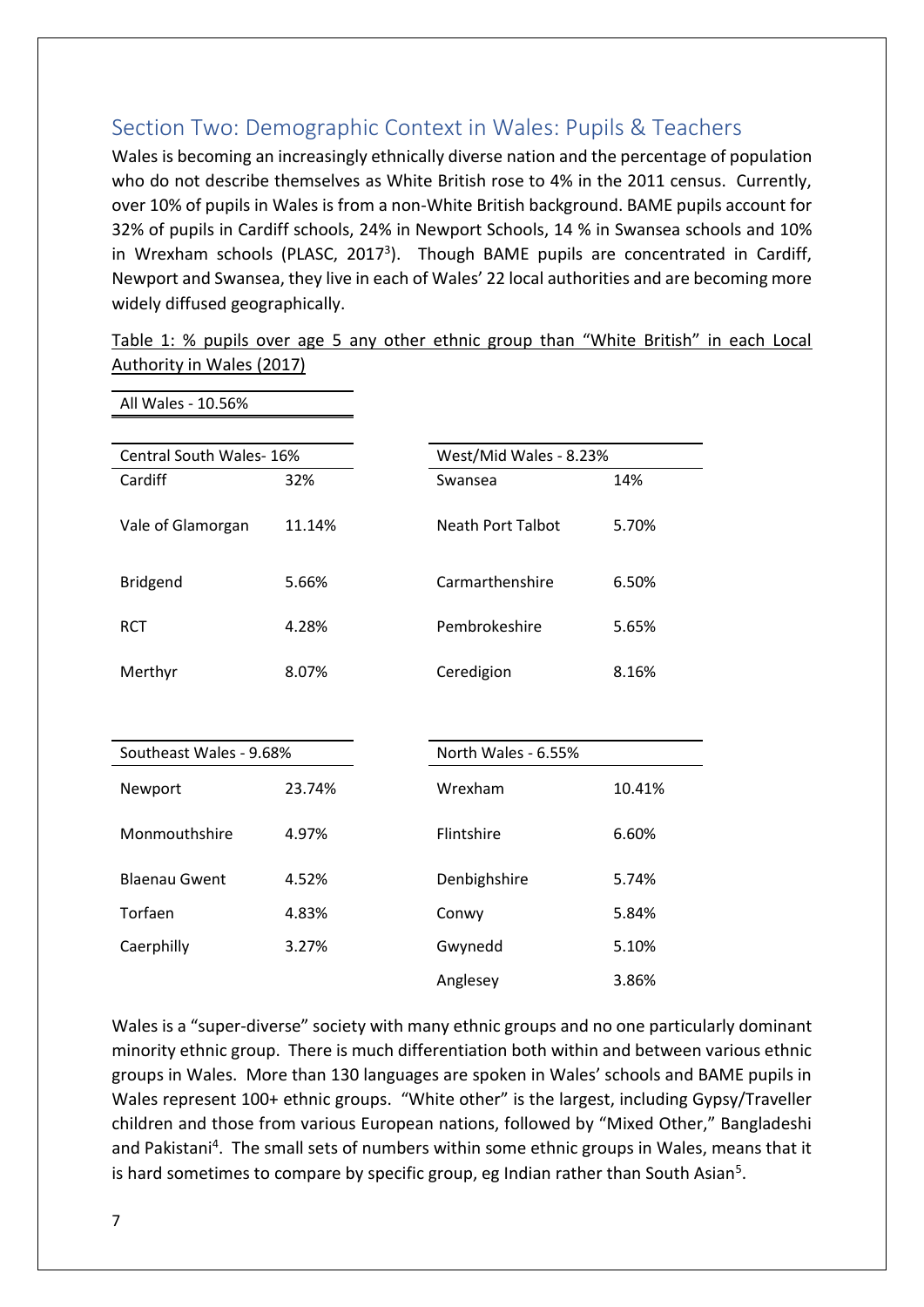However, whereas pupils in Wales are becoming a more ethnically diverse group, teachers in Wales are not. Although more than 10% of pupils in Wales have ethnic minority heritage, BAME teachers account for less than 3% of teachers. From our desktop research and network queries, we didn't find evidence of any current BAME headteachers in Wales. In 2015/16, only 25 people of colour embarked upon Initial Teacher Training in Wales  $-$  2% of the cohort<sup>6</sup>. This figure has been declining since 2010 and there is some evidence that aspiring BAME teachers avoid or leave the profession due to racism in schools<sup>7</sup>.

In 2016, the charity Show Racism the Red Card conducted surveys with 125 trainee teachers and 435 teachers in Wales. One-third felt that they weren't equipped to recognise racism in the classroom and two-thirds did not feel confident supporting a victim through a racist incident<sup>8</sup>. Similarly, in England where 25% of primary school pupils are from BAME backgrounds, compared to 6.4% of teachers, in a 2012 post teacher-training survey nearly half felt they were neither prepared to teach to an ethnically diverse classroom, nor to deal with racist incidents in school<sup>9</sup>.

Delegates at a March 2014 Conference, "Raising Aspirations: Ethnic Minority Achievement in Wales," expressed the view that coverage of diversity, equality and ethnic minority achievement in Initial Teacher Training was tokenistic and superficial with new teachers having only a "cosmetic" understanding of race, diversity and equality issues (Brentnall 2017:4)

What this shows, is that while Black and Minority Ethnic pupils constitute a significant and growing proportion of the Welsh population, there has been little evidence that their needs as defined by either the Wellbeing Act or the Donaldson review are currently being met. Rather, as evidence from research by Show Racism the Red Card Wales indicates, there is concern that educators do not feel prepared or confident to recognise racism, challenge it, and support victims.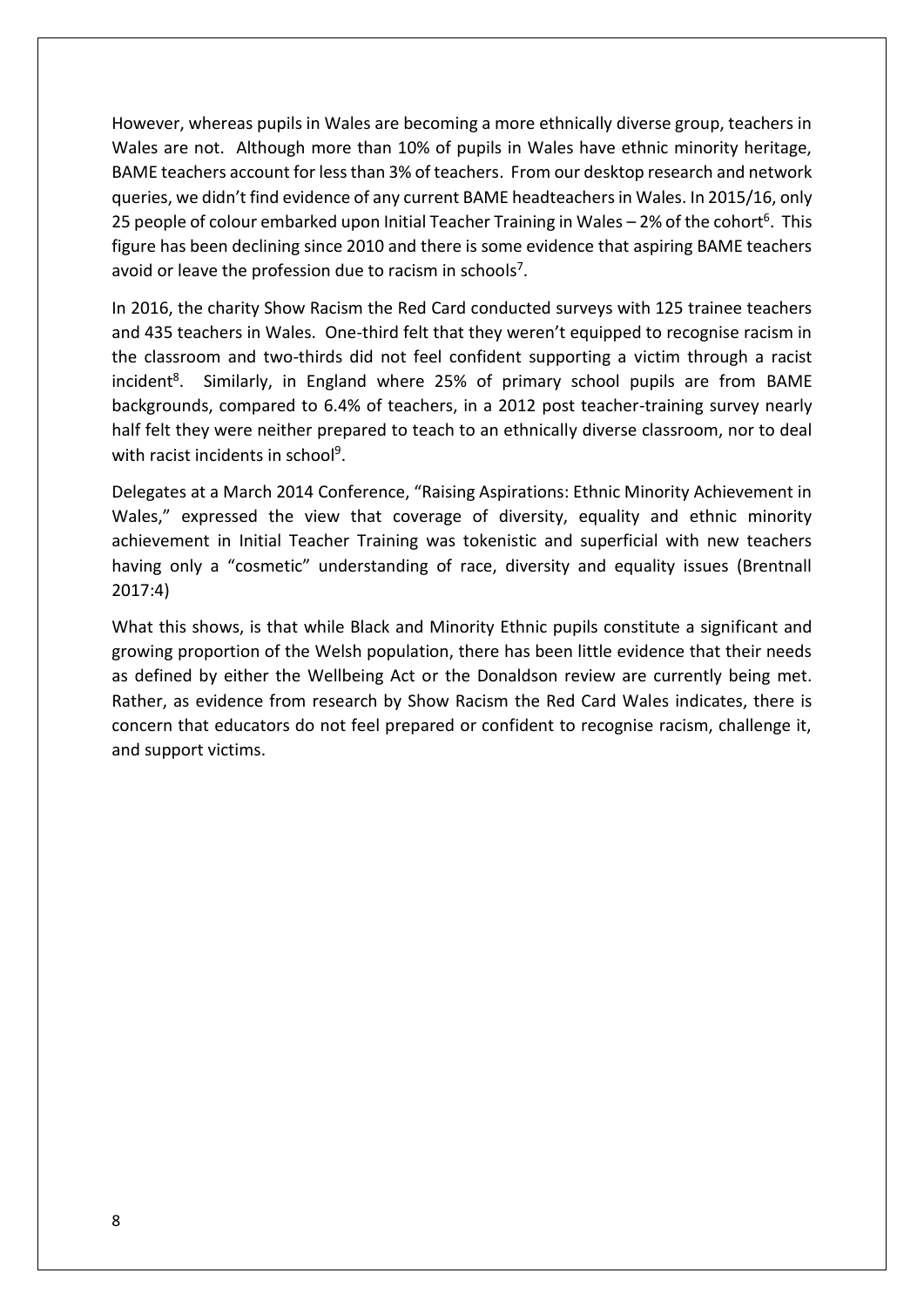# <span id="page-8-0"></span>Section Three: BAME Young people's experiences of Schooling in Wales

This section provides an overview of the way in which racism can manifest in schools and result in differential outcomes for BAME pupils. Understanding the diversity of manifestations is central to identifying the presence of racism in schools and thereby challenging it.

In December 2017, EYST Wales undertook a series of engagements with young school pupils on their experiences of racism, education, and diversity in the curriculum. The findings have been summarised below. This section aims to foreground the voices and experiences of young people, whose experiences should be central to any strategy to counter racism.

EYST Wales completed focus groups with secondary school with students aged 13-17. We conducted focussed discussions with self-selected members of established youth groups in Cardiff, Wrexham, Torfaen and Swansea. Youth workers who lead these groups explained the project in advance to group members and gave them the option of attending a focussed discussion relating to the topic of race/ethnicity in Welsh schools. In all cases except for the Wrexham focus group, the youth group leaders (with whom the young participants were familiar) co-facilitated the focussed discussions. A total of 31 students (19 girls and 12 boys) participated in the four focus groups. Each group consisted of a range of ethnicities, including Black African, Mixed White/Asian, Bangladeshi, Pakistani, Yemeni, Arab, Persian and Gypsy **Traveller** 

We began by asking pupils to identify personal aspirations and goals for school and compare the factors in school which they like and perceive to support them against the factors they want to change or which act as barriers to achieving goals. The discussion then moved to the topic of racism, first asking students to define their concept of racism and then asking about experiences of racism within school. The discussion closed by asking students thoughts on diversity in the curriculum and the topics they think they and their peers need to learn. The conversation in each focus group developed slightly differently according to the interests of participants with some emphasising racism as a point of discussion and some emphasizing diversity in the curriculum. The following is a summary of the various topics discussed in the groups:

#### <span id="page-8-1"></span>Goals and Aspirations

We asked students to identify personal goals for the current school year, the next school year and the future. Every single student was able to identify something they wanted to achieve in school. There was a broad range but most related to the following categories: getting good grades or improving grades, working hard, choosing the right subjects, achieving qualifications such as GCSEs or A levels, achieving good grades on high stakes exams, going into further or higher education, becoming professionals/having good jobs, making friends and developing as a person. Many had very specific career goals such as paediatrician, engineer, medicine, Wales Rugby player, dentist, optician, midwife and teacher. Some expressed more interest in life skills such as running a household, doing MOT and taxes. A number expressed interest in running businesses or having skills to help with family business. One expressed that school should prepare you to "have the voice that you were made with" and help Travellers get equal rights. Most aim for higher education but some expressed more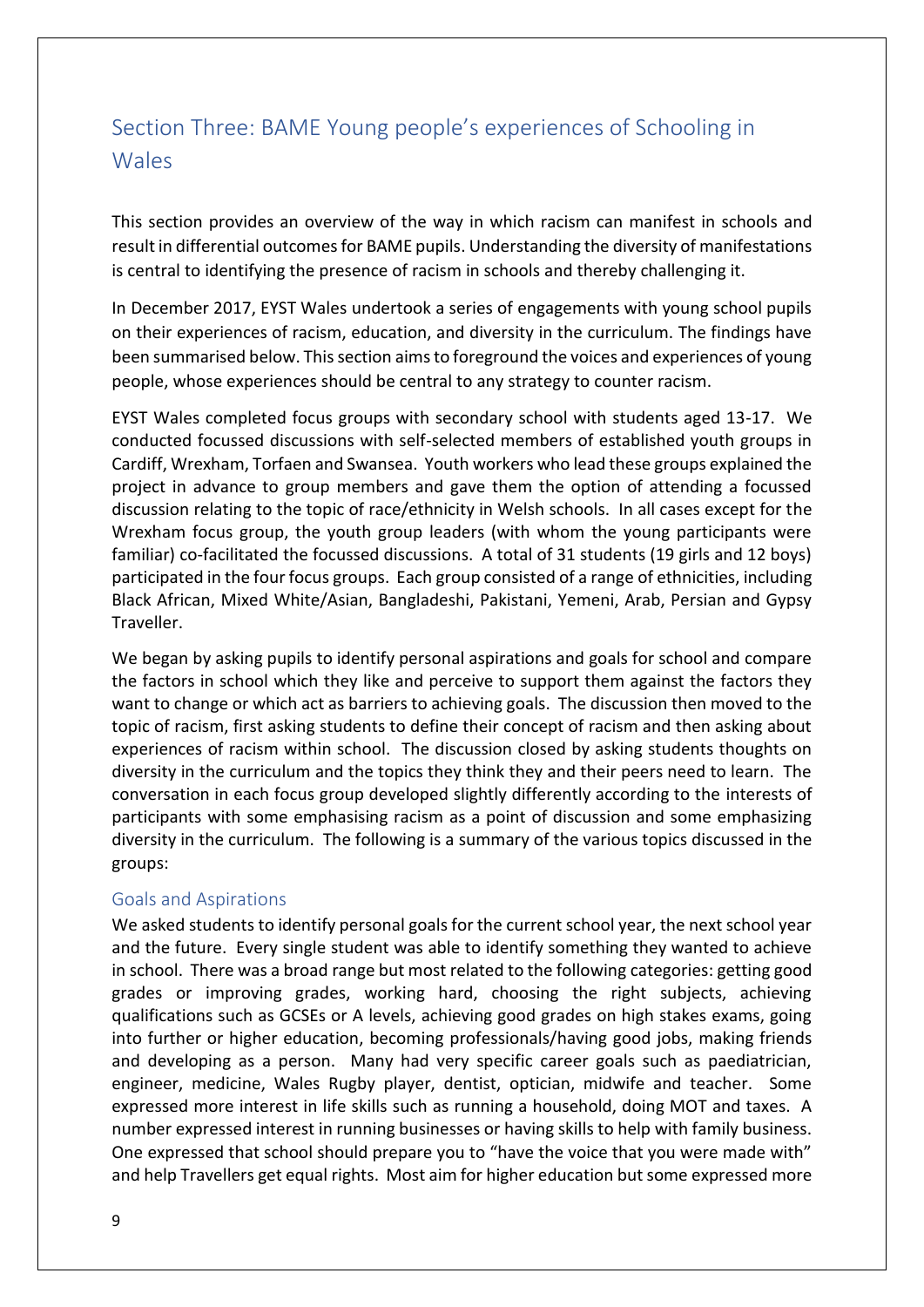interest in finding work or raising families. These responses are in line with other research which consistently shows that ethnic minority students in the UK have high aspirations and want to remain in school as long as they can.

# <span id="page-9-0"></span>Likes/Support Systems and Dislikes/Barriers Relating to School

Overall, students in the focus groups were satisfied with their schools, though some expressed middling and low evaluations. A post-discussion survey asking students to rate school satisfaction produced the following results:

|                                                        |      |        |           | Not   |             |
|--------------------------------------------------------|------|--------|-----------|-------|-------------|
|                                                        | Very | Pretty |           | SO.   | <b>Verv</b> |
| How satisfied are you with your school? satisfied Good |      |        | <b>OK</b> | great | Poor        |
|                                                        |      | 13.    | h         |       |             |

Within discussion, all students were able to identify positive aspects of their schools. Many participants referred to friends and their pupil peers as positives within the school environment. A handful referred to the quality of teachers. One girl in process of transferring from a Muslim primary school to a state-run school (and felt about bit nervous about the transition) said, "*I think that my previous school were really good at educating*." Good qualities in teachers included the ability and will to motivate students and manage behaviour. *"Within our school, we are lucky to have teachers who will recognise not to focus on negative, to help you work towards [a goal], which will motivate you more."* This student went on to talk about how her teachers coached her through set-backs and noted that failing and trying again "*gives you an edge*." Many participants referred to specific favourite subjects which they enjoy studying. Some students lauded the opportunity to build skills via extracurricular activities such as clubs and workshops on life skills such as financial literacy. One group spoke at length about the benefits of enterprise education in their schools and the opportunities it presents to build leadership, research and team skills. One group of students lauded the specialist workers who support them in school as well as a space that the school has provided where they can go any time of day to get help with homework or talk about problems - *"They get us."*

Likewise, all students were able to identify negative aspects of school life. Some students felt there was a lack of support for students due to large class sizes, which they think this is as unfair on the teachers as it is on the students. They clearly linked this with austerity. One Swansea student said, *"I know about budgets and about costs, but we have to suffer because of that."* A-level students noted the jump in independent learning from GCSEs. "*In GCSEs, you are spoon fed. In 6th form, you have to manage on your own and we are not taught how to do that."* Some critiqued teachers and headteachers who "*aren't very good and are not helpful"*  or have poor teaching methods or resort to shouting. One student mentioned supply teachers. A few students felt a lack of education about others and the need for more education on religion. "*There isn't enough ambassadors for each race."* For the younger (Year 8) students especially, uniforms were a bother, most especially ties, and in the case of two girls, school PE kits. Lack of resources was also mentioned including lack of support for student mental health needs and family problems. One student wanted 1-1 support but couldn't access it. A few students criticized rules they viewed as harsh. Examples included threat of isolation for picking up a snowball or leaving a lunch tray on the table*. "It's not fair. We have the right to have fun"* (Girl, Wrexham).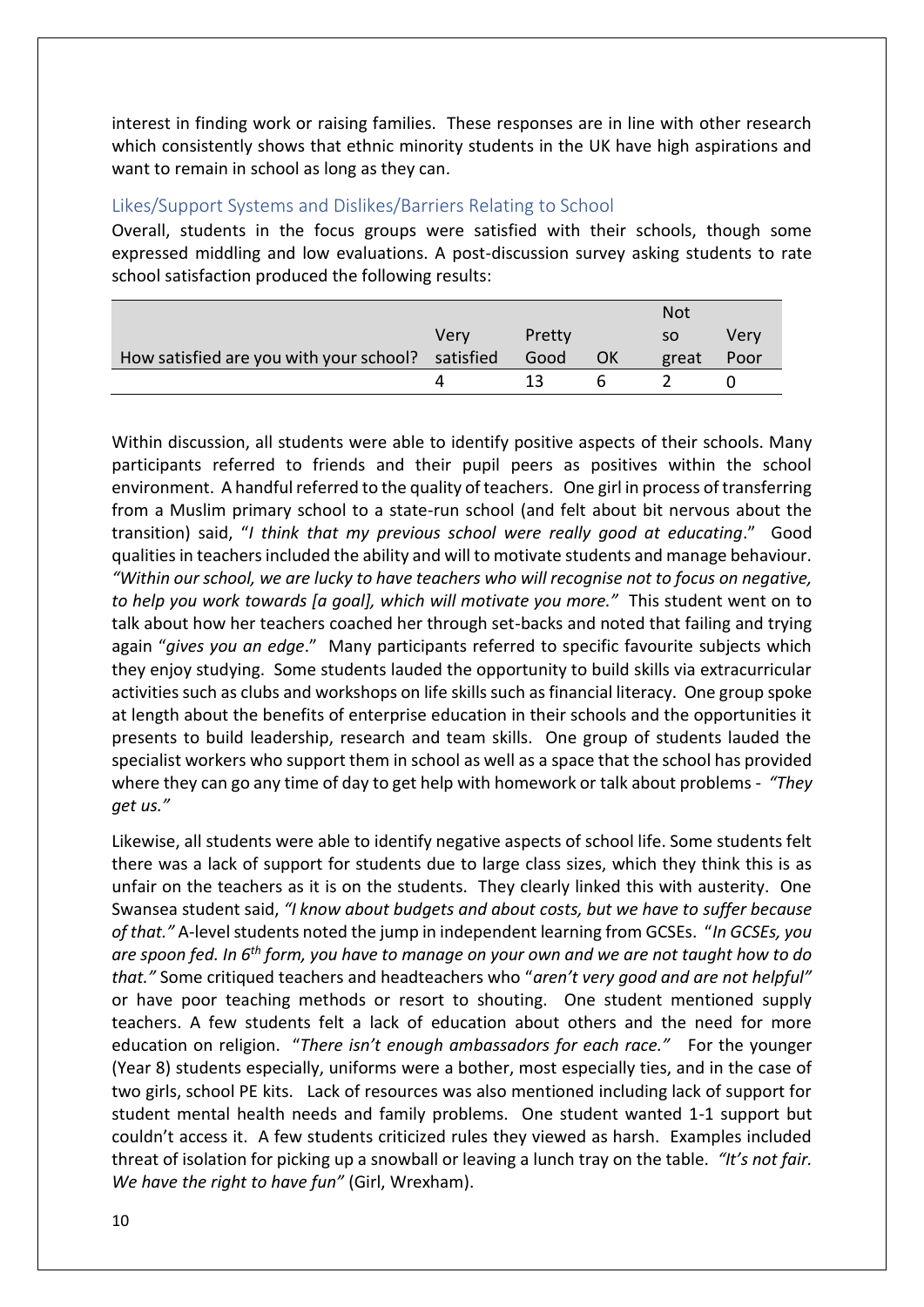Overall, students see school as important, exhibit sophisticated insight into school life and expressed optimism for their futures.

# <span id="page-10-0"></span>Experiences of Racism in Schools

Racism can be a sensitive topic and individuals have varying feelings about discussing it whether in a friendship group or with strangers. The groups varied in how openly they discussed racism, with some sharing numerous stories of personal experience whereas participants in other groups had less to say about the topic. To give the students more control over the discussion, we began by asking them to define their concepts of racism.

<span id="page-10-1"></span>Understanding of Racism Students defined racism in terms of culture, religion, nationality and skin colour. "It's about being horrible to other people because of their religion, their colour, different background, different country – or like, just sometimes do it for fun" (Swansea boy). Many referred to not liking or pre-judging someone because of the colour of their skin or their ethnicity. "My definition is when someone is being cruel about your skin colour" (Cardiff girl). "Whenever someone's race, colour or religion is criticised in an unfair way" (Cardiff girl.) Most groups also referred to markers of ethnicity or religion, such as clothes, as being subject to racism. One person referred to being treated badly "because of where you were born" (Wrexham boy). Another group stressed equality of opportunity; racism is "not having the same opportunities as someone who is white" (Swansea girl). One boy from Swansea defined racism as an attitude toward difference, "For … the people who are racist, if the other person is different in any way, they will judge them for being different."

<span id="page-10-2"></span>Prevalence of Racism Students in the focus groups recounted a variety of different experiences of racism and racist incidents in schools. In a post discussion survey, participants were asked if they had witnessed or experienced racism in schools. At least half of the discussion participants have witnessed and/or experienced a racist incident at school. (Even with the discussion groups that would not recount or speak of witnessing or experiencing racist incidents at schools – the post discussion survey, showed that people in those groups had.) A significant number (nearly a third of the total groups) said they weren't sure if they had witnessed or experienced a racist incident – cause for concern that children are questioning or lack confidence in their feelings and interpretations of experiences.

| Have you witnessed racism or a racist Yes<br>incident at school? |    | <b>No</b>      | $\mathsf{I}'\mathsf{m}$<br>sure | not Don't<br>want<br>say | to |
|------------------------------------------------------------------|----|----------------|---------------------------------|--------------------------|----|
|                                                                  | 13 | 4              | 8                               |                          |    |
|                                                                  |    |                |                                 |                          |    |
| Have you experienced racism or racist Yes                        |    | N <sub>o</sub> | I'm not Don't                   |                          |    |
| incident at school?                                              |    |                | sure                            | want                     | to |
|                                                                  |    |                |                                 | say                      |    |
|                                                                  | 15 |                |                                 |                          |    |

<span id="page-10-3"></span>Everyday Racism For some students, racist incidents were normal. One group of Muslim Pakistani boys attending a predominantly White school presented a daily reality of embattlement. When asked if they experience racism in school, one replied, "*Almost every day."* The racism takes many forms: people making racist comments as jokes, laughing at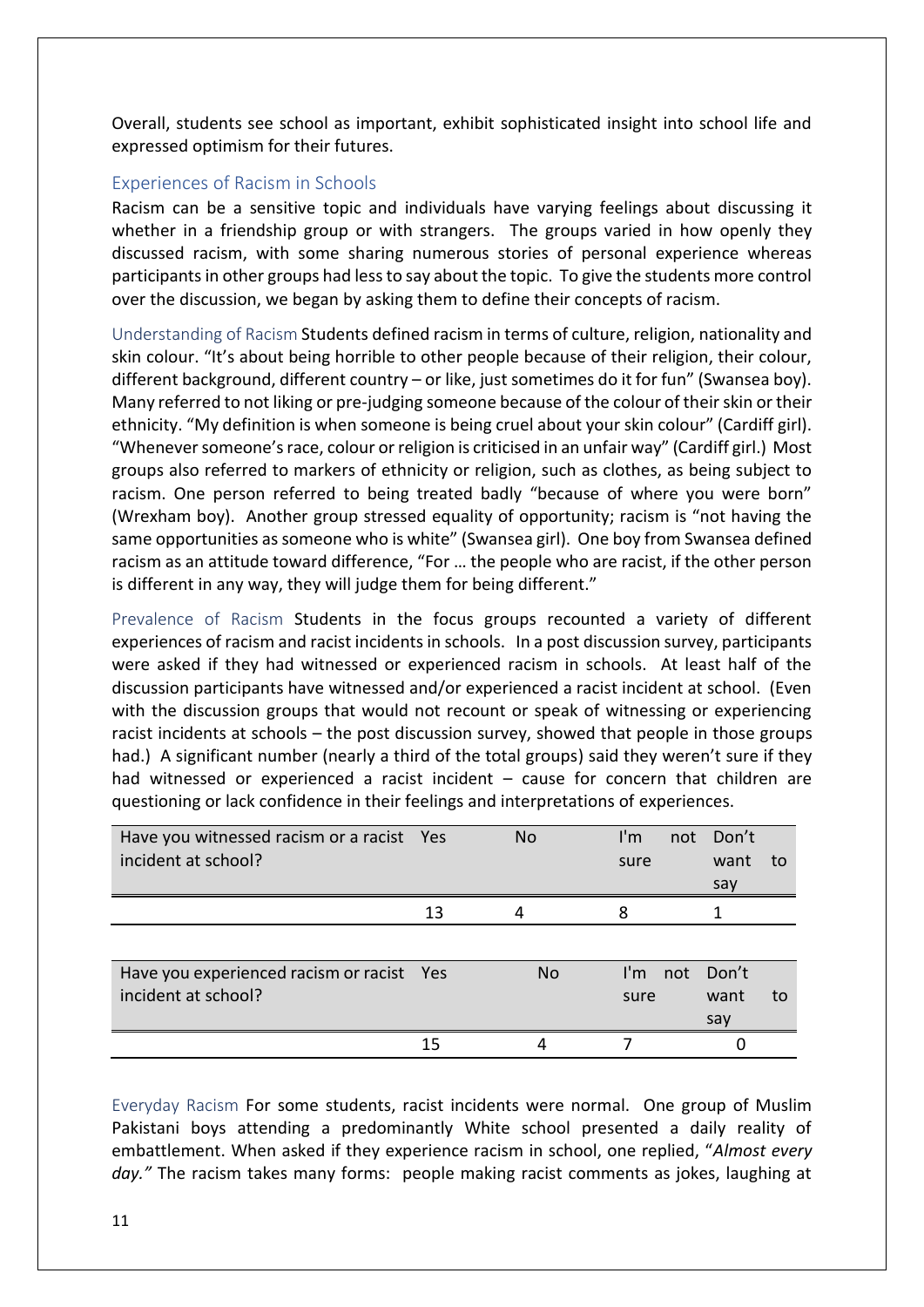them, calling them foreigners, making fun of their dress, their language. One said, *"Anything could be turned into a racist comment about you."* Another said, "*It makes you feel very alone".* These boys had no faith that teachers or any adult in the school would address these incidents at all, let alone handle them with capacity and confidence. There was a specific place in their school to report such incidents but *"all they say about racism is keep your distance".* "*In assembly, they say that they care, but if they tell you to keep your distance from racists, they don't [care]."* Another said, *"We want to roam free in school. We don't get justice and you're turning around and telling me to keep my distance when I ain't done nothing."*

In fact, the boys felt that reporting racist incidents may result in sanctions for them. *"We can't go past bullies, or we will be the ones in trouble."* These boys did refer to feeling treated differentially to white peers by teachers. They also described escalating arguments with other pupils which began with racist incidents and at times resulted in the person subject to the initial racism being sanctioned. The boys described a very segregated school in which *"the Asians all stay together, White people stay together, and we [the groups] are all separated in school, so we [Asian students] all stay together."* They recounted that when teachers see them in a crowd *"they will always think something bad is going on." "Every time."* The person they feel they can confide in is their youth worker. These boys also experience regular racism when walking home from school both from fellow students and from adults. *"Its mostly people driving in cars and hanging out the window."* These incidents happen in a relatively affluent neighbourhood - *"It's a posh area, but there, it's the worst."*

<span id="page-11-0"></span>Impact of Racism Students can be profoundly affected by a single racist incident. One young woman became emotional as she recounted an incident in Year 9 in which a fellow student pulled off her hijab. *"I can deal with people calling me names, but once it got physical".* The incident was captured on CCTV; the school's response was swift, and the boy was disciplined with time in an isolation unit. The young woman still feels pain at the boy's punishment as she didn't want him placed in isolation but rather wanted him to understand that what was wrong with his action. *"The aftermath upset me more".* To compound matters, their student peers supported the boy, expressing that the punishment was too harsh. The teachers were unaware of this dynamic amongst pupils and thus it went unaddressed. The school did not offer her a restorative approach, the option for dialogue with the offender. *"He never did say he was sorry to me. He never said anything to me after."* In discussing this incident, all five girls in the focus group expressed that restorative approaches to build relationships would be ideal in such scenarios. Some suggested that the school should have immediately organised a workshop to explain the significance of the hijab to address both the boy's transgression and the other students' lack of sympathy for the victim. *"I think perhaps afterwards they should have had someone talk to the class about what the hijab means to us and why we wear it. People think we are forced to wear it. They don't understand why we wear it."* Another explained that pulling off a girl's hijab is the same as pulling down someone's trousers. We paused in the discussion to address the feelings this incident dredged up in this young woman and her sister (also present). The youth worker and her peers reassured her that she is right to speak out against racist incidents and that she is not responsible for the perpetrator's punishment. She was reminded that the boy violated her human rights and that to grow as a person, he needed to be disciplined.

<span id="page-11-1"></span>Islamophobic Racism Within discussions, a number of themes emerged regarding racist incidents and racist commentary: terrorism, racism as a "joke", and the importance of antiracist education. Several students referred to misconceptions and stereotypes about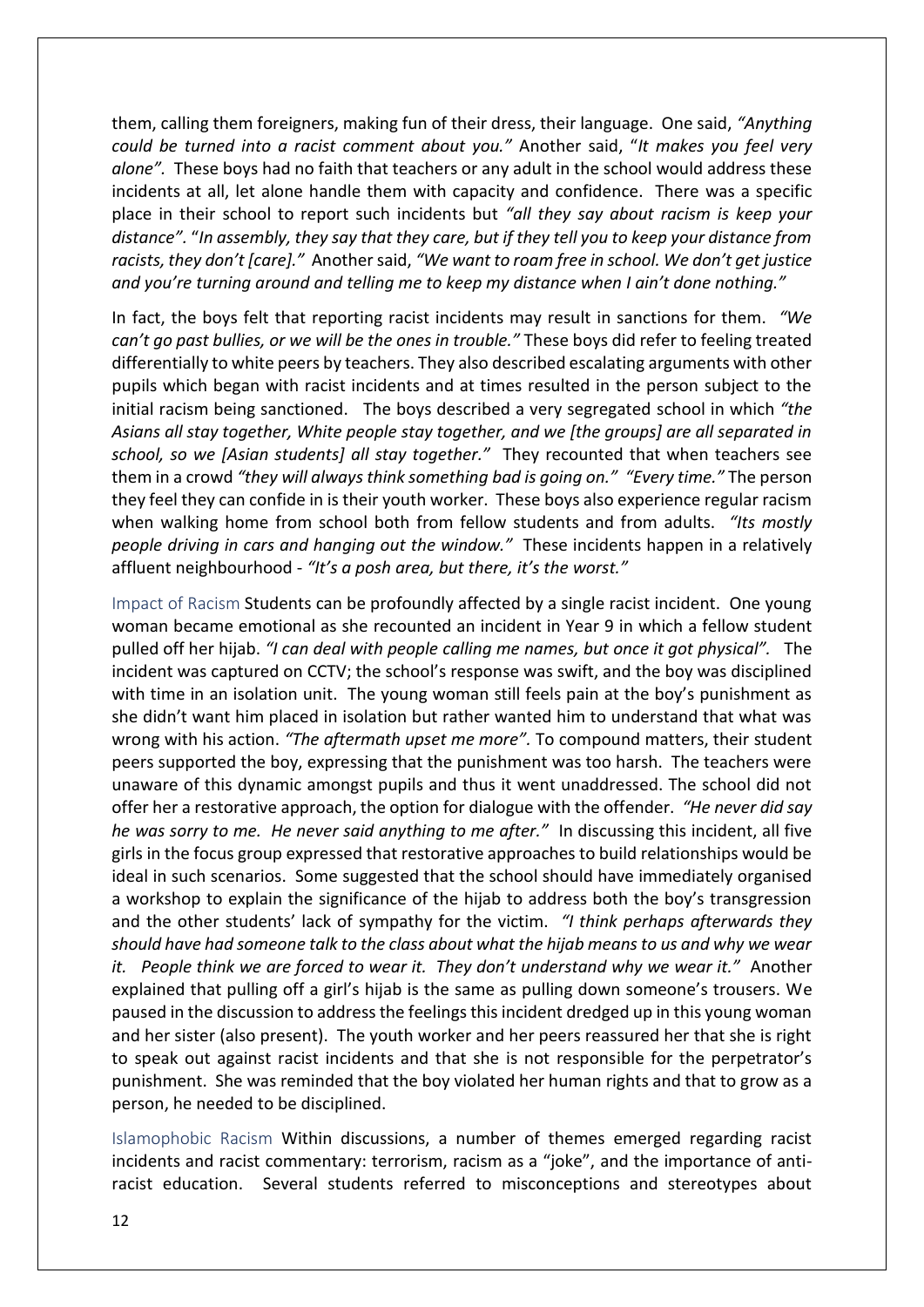terrorism as the basis for racist commentary. Two boys from Swansea said *"Because of what's going on with terrorism and they take the mick out of it,"* and, "*They [call us] gangs [and say], 'Oh, they are going to bomb us.'"* One boy who moved to Swansea in 2015 and didn't speak much English at the time recounted the following story:

*"Some would be horrible to me. They would say something in Arabic [like Allahu akbar] and 'You are going to blow the school up,' and they tried to check my bag to see if I have got something in it. I said, 'Leave me alone, I don't speak English,' and they kept being horrible and I went to [youth worker] and I don't know what to do. Now the person says that he is my friend and we go out together and sometimes I ask him why he did it and he says, 'We used to do it for fun,' and I said, 'You think it's fun to hurt other people's feelings. You can't laugh about it. Maybe it can cause damage to someone's brains.'*"

Another student described how *"people use terrorism as a joke [and], if you are in an argument, they will bring it up, terrorist … [so they need to learn] the true meaning of that [word] and how it could be offensive."*

<span id="page-12-0"></span>Racism as Banter All the groups mentioned that racist commentary frequently occurs "as a joke.<sup>10</sup> Students had different thoughts about the implication of "joking" racist commentary, with some finding it troubling and others expressing no problem with it. One Wrexham boy explained his classmates will say, "*You can run faster than us. You have more stamina than us,"* as he is of African descent." When prompted, he said, "*It doesn't bother me*<sup>11</sup>." The "N Word" was referenced as a common means of "racist joking." In a discussion at a girls' dropin at Cardiff, one older girl said*, "I think it's not that deep because they understand each other and they know what they are saying."* Many participants expressed that teachers do not take the "N-word" or statements made with joking inflection seriously. The consensus is that teachers ignore these utterances. One young woman from Swansea finds this troubling and offensive. One person in her class told her, *"I can use the N word because [another black kid] said I could".* She responded*, "That's racist."* When she tells a teacher about these incidents, she is ignored. She says, *"Children swear all the time and obviously they are joking but they don't know how it makes you feel as a person."* Another person from the same group witnessed a black pupil being called the N word by peers: *"He pretends not to care and gets on with it."* It does beg the question if some students choose to ignore such utterances or 'go with the joke' as a defence mechanism.

<span id="page-12-1"></span>Schools' response to Racism Most groups referred to a lack of education on the topic as contributing to the cause of racism and all students agree that anti-racism education is important. One Muslim girl said, *"Bad stories spread about us like wildfire."* They think that there should be more workshops throughout all stages of school, primary to secondary. Most of the students but not all had had sessions on anti-racism incorporated into PSE lessons, with quite a few able to recount Show Racism the Red Card workshops in PSE lessons.

Students were also asked about how racist incidents are handled in their schools. In postdiscussion surveys 12/15 people who experienced racist incidents did report it to an adult at school. About 1/3 thought the response good, 1/3 neutral and 1/3 poor. The same split applies for students who witnessed racist incidents in evaluating the school response.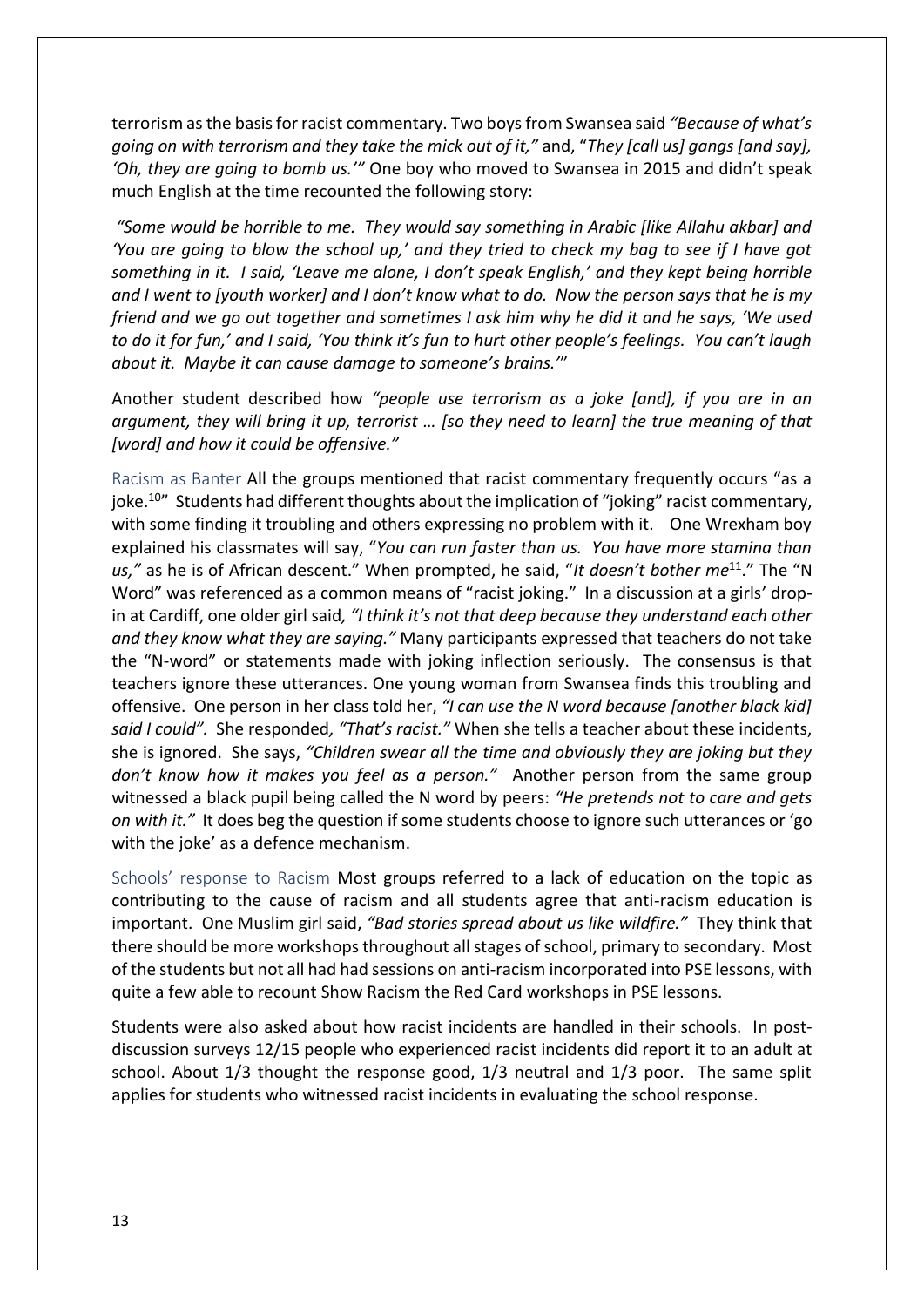| If you did experience and Very<br>reported a racist incident, good<br>how good or bad was school<br>response? |           | Good |     | <b>Neutral</b> | <b>Bad</b>     | Very<br><b>Bad</b> | don't<br>know |
|---------------------------------------------------------------------------------------------------------------|-----------|------|-----|----------------|----------------|--------------------|---------------|
|                                                                                                               |           | 5    | 4   |                | $\overline{2}$ | $\overline{2}$     |               |
|                                                                                                               |           |      |     |                |                |                    |               |
|                                                                                                               |           |      |     |                |                |                    |               |
| If you witnessed racism,                                                                                      | Excellent | Good | OK. | Poor           | Very           | Don't              | Don't         |
| how was the response of                                                                                       |           |      |     |                | Poor           | know               | want          |
| the school?                                                                                                   |           |      |     |                |                |                    | to say        |
|                                                                                                               |           | 5    | 7   | 4              |                | 3                  | 0             |

In discussions, those students who reported satisfaction with school response to racist incidents recounted incidents where they reported to the head of year, a clear point of contact to report.

Ten students (including seven who said they weren't sure if they had experienced a racist incident) chose not to report it to an adult at school. Following are reasons why students did not report racist incidents: *"Because no action is made." "Because they wouldn't understand."* One person who wasn't sure if he had been subject to a racist incident said he didn't report it because he *"didn't know how to say."* We asked the Swansea girls group if other students (witnesses) felt confident to report. They don't feel that other students would "have their backs" in their particular education institutions.

A few participants who experienced racist incidents recounted stories of making peace with the person who victimised them. The Swansea boy who was called a terrorist and had his rucksack searched became friends with the perpetrator after they started playing on the same rugby team. Another Swansea girl rebuilt a relationship with a schoolmate who pulled off her hijab (an incident in which the hijab pin got stuck in her chin). *"After a couple of years, I forgave them and they knew that."* Only one student referred to the school facilitating restorative practice. In Year 11, her friend was bullied on way home – with a schoolmate pulling down his trousers and "*saying horrible words like Pakis*." "*Normally my friends won't speak if anything happens; I'm the voice."* The head of house made them use restorative practice.

<span id="page-13-0"></span>Not all experience Racism Some students had experienced little or no racism. One Swansea boy who hasn't experienced or witnessed a racist incident in school referred to his school as being ethnically diverse. He also attends a "Rights Respecting" school. Another boy from Swansea (who attends a different school) said that only once some older students harassed him but the people in his year group stood up for him. One girl from Cardiff explained she hasn't experienced racism because she attends a Muslim school where "*no one criticises anyone."* 

# <span id="page-13-1"></span>Thoughts on Diversity in the Curriculum

Responses from post-discussion survey show that most students felt that their identities and history are not adequately represented in the curriculum. Most students felt than, when portrayed, their identities were portrayed in a positive or neutral way, but a significant number, 7/26 (26.9%), felt their identities were portrayed in a negative or very negative light.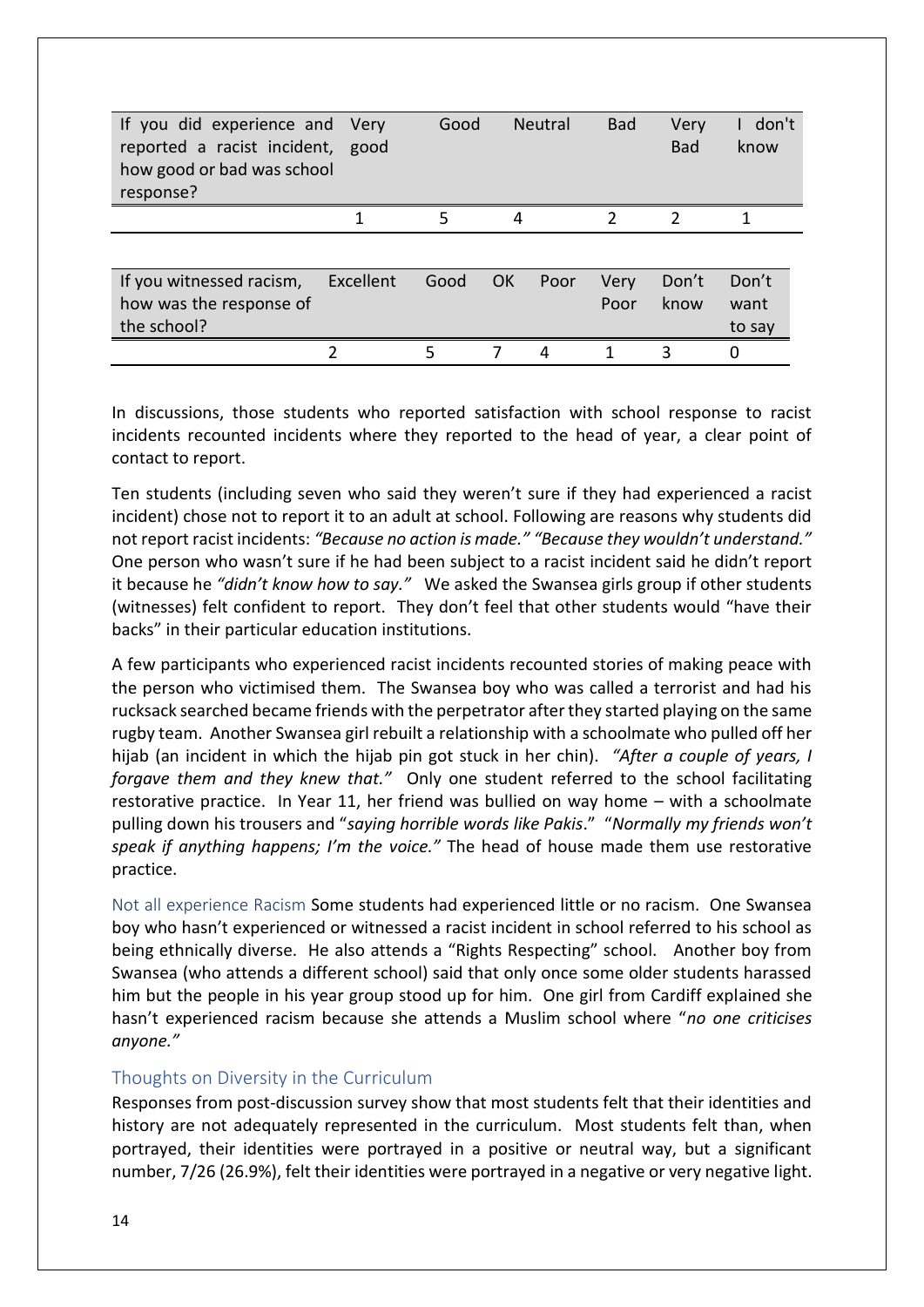| Do l<br><b>VOU</b><br>reflects your identity/history? | feel                  |      | the curriculum | Yes,<br>much |          | very Yes, somewhat |            | Only<br>just<br>little | a | Not at<br>all  |  |
|-------------------------------------------------------|-----------------------|------|----------------|--------------|----------|--------------------|------------|------------------------|---|----------------|--|
|                                                       |                       |      |                | 2            |          | 9                  |            | 6                      |   | 7              |  |
|                                                       |                       |      |                |              |          |                    |            |                        |   |                |  |
|                                                       |                       |      |                |              |          |                    |            |                        |   |                |  |
| When                                                  | reflected, is it Very |      |                |              | Positive | Neutral            |            | Negative               |   | Very           |  |
| positive or negative?                                 |                       |      | positive       |              |          |                    |            |                        |   | Negative       |  |
|                                                       |                       |      | 1              | 8            |          | 9                  | 4          |                        | 3 |                |  |
|                                                       |                       |      |                |              |          |                    |            |                        |   |                |  |
| How important is it                                   |                       | Verv |                | Important    |          | <b>Neutral</b>     | <b>Not</b> |                        |   | <b>Totally</b> |  |

| How important is it very<br>that the curriculum important<br>reflects you? |    | Important Neutral Not | important | Totally<br>unimportant |
|----------------------------------------------------------------------------|----|-----------------------|-----------|------------------------|
|                                                                            | 10 |                       |           |                        |

Themes emerging from focus group discussions  $-$  a) appetite/need to learn current events and politics, b) Black history as dichotomy (civil rights heroes vs. spectre of slavery), c) desire for multi-ethnic role models across all subjects, e) superficial knowledge of teachers about global topics, especially regarding Islam; d) genuine diversity and multi-ethnic representation in curriculum as anti-dote to racist views.

<span id="page-14-0"></span>Education about Global Events & Politics Participants in a Cardiff girls youth drop-in were adamant about the need for more education about current events and national and world politics.

- *"I want to know about history – the impact of history."*
- *"I want to learn about politics."*
- *"I want to learn why the UK left the EU."*
- *"I want to know about more about Theresa May because people say she's mean and say bad things about her."*
- *"It's always about kings and queens – that's not interesting."*

Some of the girls wanted to learn about what is happening in the Middle East. One asked her youth worker to explain what is happening in Syria and why it started. One person recounted that she had heard of the Palestine conflict but hadn't been taught it in school. She was frustrated that her RE teacher refused to engage in inquiries about Palestine. When she asked her RE teacher to explain the topic, the teacher responded, *"You can't ask me stuff like that."* The girl was perplexed as she viewed this as a fair RE topic. She explained, "I wasn't asking for her personal view – just the facts – and she didn't answer the facts."

<span id="page-14-1"></span>Black history essentialising dichotomy: Civil rights heroes vs. the spectre of slavery When people did talk about learning black history, it was either learning about (American) civil rights heroes or about slavery. One girl from Swansea said, *"We learn about Martin Luther King and Malcolm X and I thought that was great."* One boy from Wrexham said, *"They do go into*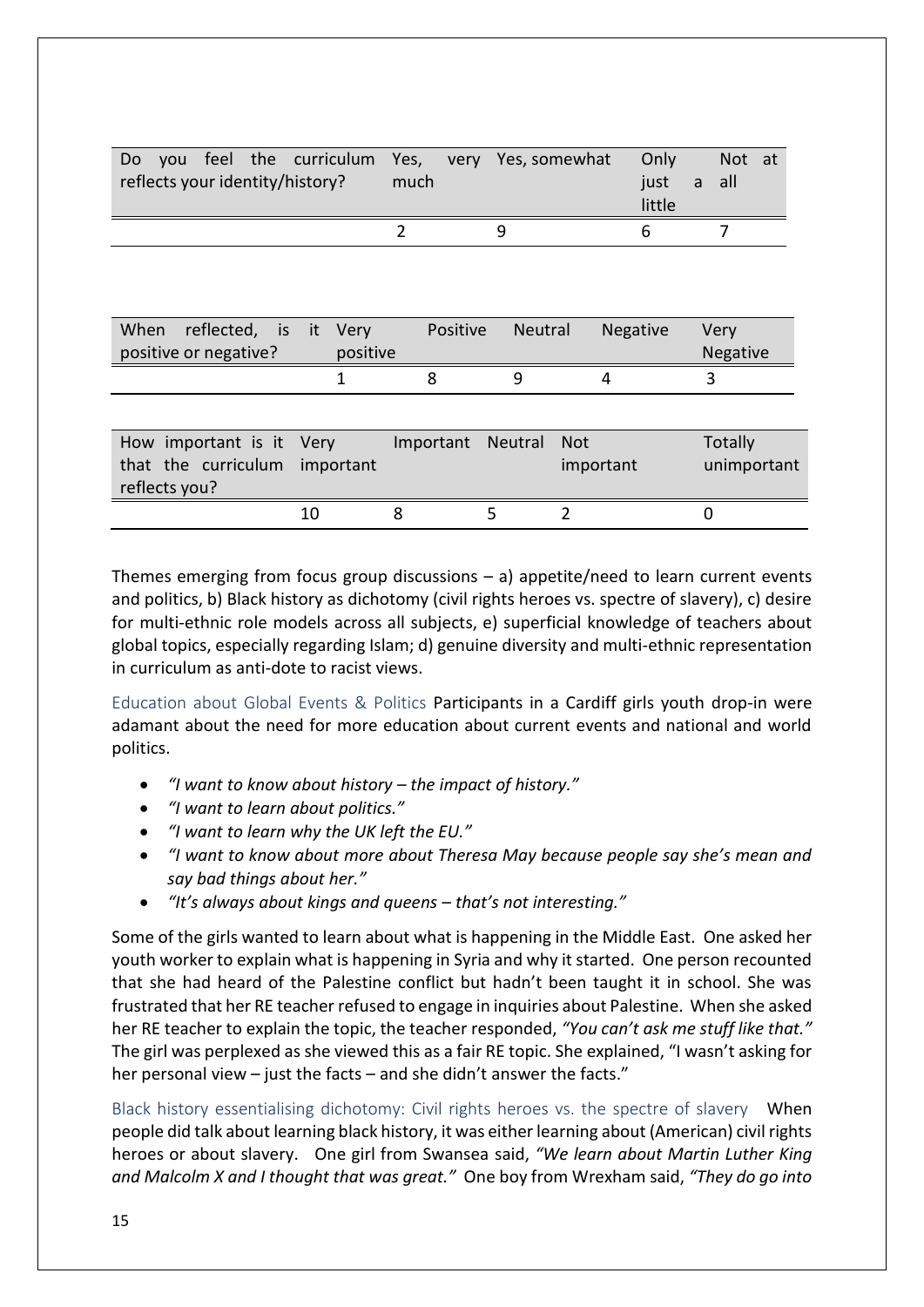*Black history in America."* When I asked if they learn about Black history in the UK, all of them responded, *"Yes, about slavery."<sup>12</sup>* One girl from Cardiff summed up teaching on slavery as follows*: "Black people were slaves for White people."* When I asked the same group if they want to learn about slavery, one girl said, *"Yes, I want to know what they did to our people."*

<span id="page-15-0"></span>Ethnically diverse role models across the curriculum – One girl from Cardiff said*, "I want us to be represented in our culture and religion; you need to know where we came from."* Swansea girls wanted to have more examples of BAME role models in Science subjects. They couldn't think of any when asked. When presented by their youth worker that a Muslim woman established the first university, one Swansea girl said, "*We need to hear more wild cards."* The researcher queried, "Why do you say 'Wild card?' to which she replied, "*Because you never hear about them and so you're shocked when you hear about them."* The girls also expressed the important of embedding and representing ethnic diversity throughout the curriculum: *"In every subject, we want to hear a fact about Muslim people achieving big stuff – not just Muslims but different races – so instead of [being allotted to history or RE], in Maths in the odd lesson, we learn about past people past who discovered different things."* At least one student referred to "whitewashing" history (without using that word): *"It's all the majority white. It's like White people took it in and made it their culture. You don't hear where it comes from*." Girls from Swansea articulated the importance of such a curriculum for all students moving into a global society: *"After you finish school, you are in the big wide world; you will meet so many people and you shouldn't be shocked."* The group of girls in Torfaen were appreciative that they have a centre in their school where they learn about their own Gypsy Traveller culture along with human rights.

<span id="page-15-1"></span>Education on Religions Cardiff girls expressed interest in learning about a variety of different religions: Buddhism, Hinduism, Sikhism and noted that what you learn depends on what school you go to in what year – luck of the draw. When asked how Islam is taught, one said, *"They don't go into detail they just mostly compare Islam and Christianity – the similarities and differences."* One girl said she understood this as the UK "*is not an Islamic country*," which prompted a discussion about whether the UK is a "Christian" country and whether students should learn about Islam because there are 1.3 billion Muslims in the world. One girl in Swansea said, "[*In school RE], I learned about Islam but not in the right way. It was ridiculous. It was all cultural and not a true reflection of what Islam is*."

Young people recognised the potential for diversity in curriculum and anti-racist education. The Cardiff girls group stressed that students must learn about *"terror and where it comes from, because its always shown as a Muslim."* One Swansea female student stressed that *"with the stigma about Muslims, I want the teachers to learn more"*.

In the context of discussion on diversity in the curriculum, students were also asked if they had had BAME teachers in the classroom. A couple of boys from Swansea mentioned a South Asian teacher who they said everyone laughed at particularly due to her pronunciation of English words. There was also someone training to be a teacher from Sussex – there for a month and left. And a Bengali teacher "*who never irons his clothes*". A few Cardiff girls mentioned they had one BAME teacher "*but no one listens to him*." These girls also noted that a lot of the student and supply teachers and assistant teachers are BAME. *"We have had Somali, Sudani, Canadian, but they are usually always supply teachers"* One girl who goes to an ethnically diverse school noted that most of the "main teachers" are white, whilst most of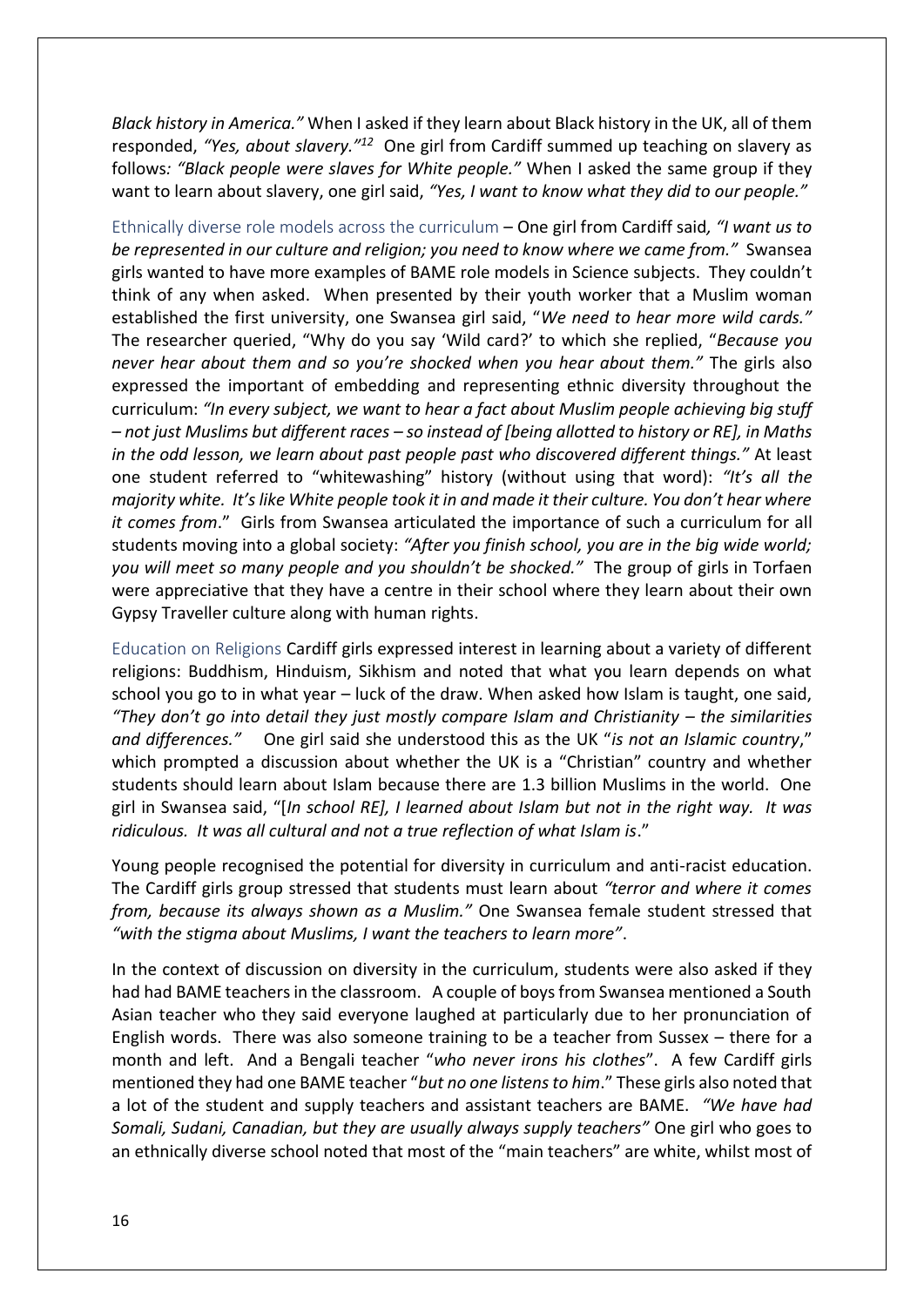the students are Pakistani or other ethnic minority groups. The school has a number of nonwhite teaching assistants who are mostly there to support EAL students.

# <span id="page-16-0"></span>Section Summary

This section sought to present, based on both academic research and personal testimonies, the ways in which young people encounter racism in schools. It highlighted both overt forms of racism, such as hate crime and bullying, but also more covert ways, such as bias in disciplining BAME students (particularly males) and institutional discrimination. It concluded with a consideration of diversity in curriculum, both for the transformative effect it can have on tackling racism, but also the way in which a white-centred Eurocentric syllabus can disadvantage and further push BAME experiences from the mainstream.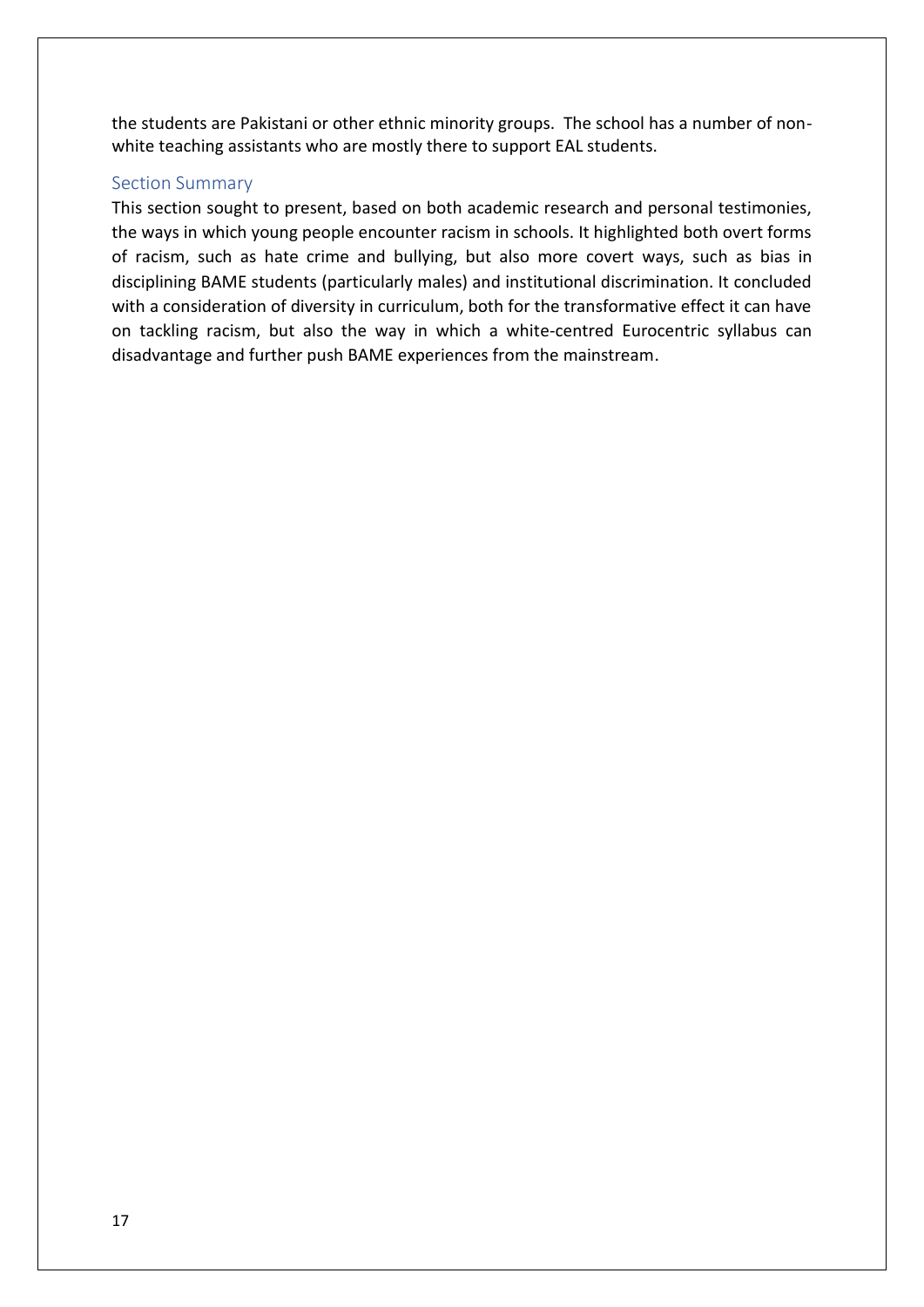# <span id="page-17-0"></span>Section Four: Managing Race in Schools in Wales: The Policy Context

This section provides an overview of the way in which racism can manifest in schools and result in differential outcomes for BAME pupils. Understanding the diversity of manifestations is central to identifying the presence of racism in schools and thereby challenging it.

## <span id="page-17-1"></span>Racist Incidents in Schools

Racist incidents are common in schools in Wales. Pupils often express racist views when in school and teachers and staff are ill-prepared to confront these incidents effectively and confidently. In 2003, EALAW surveyed 150 pupils, 70% of whom reported experiencing racism (35% not often or only once, 9% frequently). The study found that "racism affects pupils' self-esteem, sense of identity and confidence in the education system [and] schools' inability to address racism effectively leaves pupils feeling isolated, hurt and angry which can lead to disaffection." That was 16 years ago; people are saying same thing about schools inability to tackle racism." Numerous teacher surveys indicate that teachers feel unprepared to confront racist incidents in an effective way. Recognising and responding to racism is an afterthought in most teacher training.

In 2016, Show Racism the Red Cardiff (SRtRC) published a ground-breaking research report titled "Racism and anti-racism in the Welsh education system". SRtRC worked with 1157 learners, teachers and trainee teachers through focus groups, consultation voting, questionnaires and electronic surveys across Wales. Nearly all learners felt that racial discrimination happens in their school. Four out of ten Welsh BAME students have suffered from racial discrimination and a fifth of children admitted to using racist language against a peer in school setting.

#### <span id="page-17-2"></span>Institutional Racism

Racist incidents and bullying can be easy to spot and therefore easier to talk about when compared to institutional racism. But most racism is insidious, everyday racism happening in institutions, endemic, mundane and normal – business as usual. Eighteen years after the Race Relations Act 2000 amendment forcing schools to promote racial equality and 8 years after the Equality Act of 2010, racism is more present than ever. Institutional racism is born out in inequality disproportionately historically affecting BAME groups and especially BAME young people across Wales. Considering how institutional racism affects ethnic minority students is just as important, if not more, as considering incidences of racist behaviour in the Welsh education system. The Macpherson report defined institutional racism as "the collective failure of an organisation to provide an appropriate and professional service to people because of their, colour, culture or ethnic origin. It can be seen or detected in processes, attitudes and behaviour which amount to discrimination, through unwitting prejudice, ignorance, thoughtlessness and racial stereotyping which disadvantage minority ethnic people (Macpherson 1999:28). It is outcome and effect rather than intent that makes something racist. High stakes testing, selective grouping via ability and school performance tables are being used increasingly even though, their adverse impact on Black students is well known<sup>13</sup>. The following are just a few topics which educators and policy makers in Wales must address: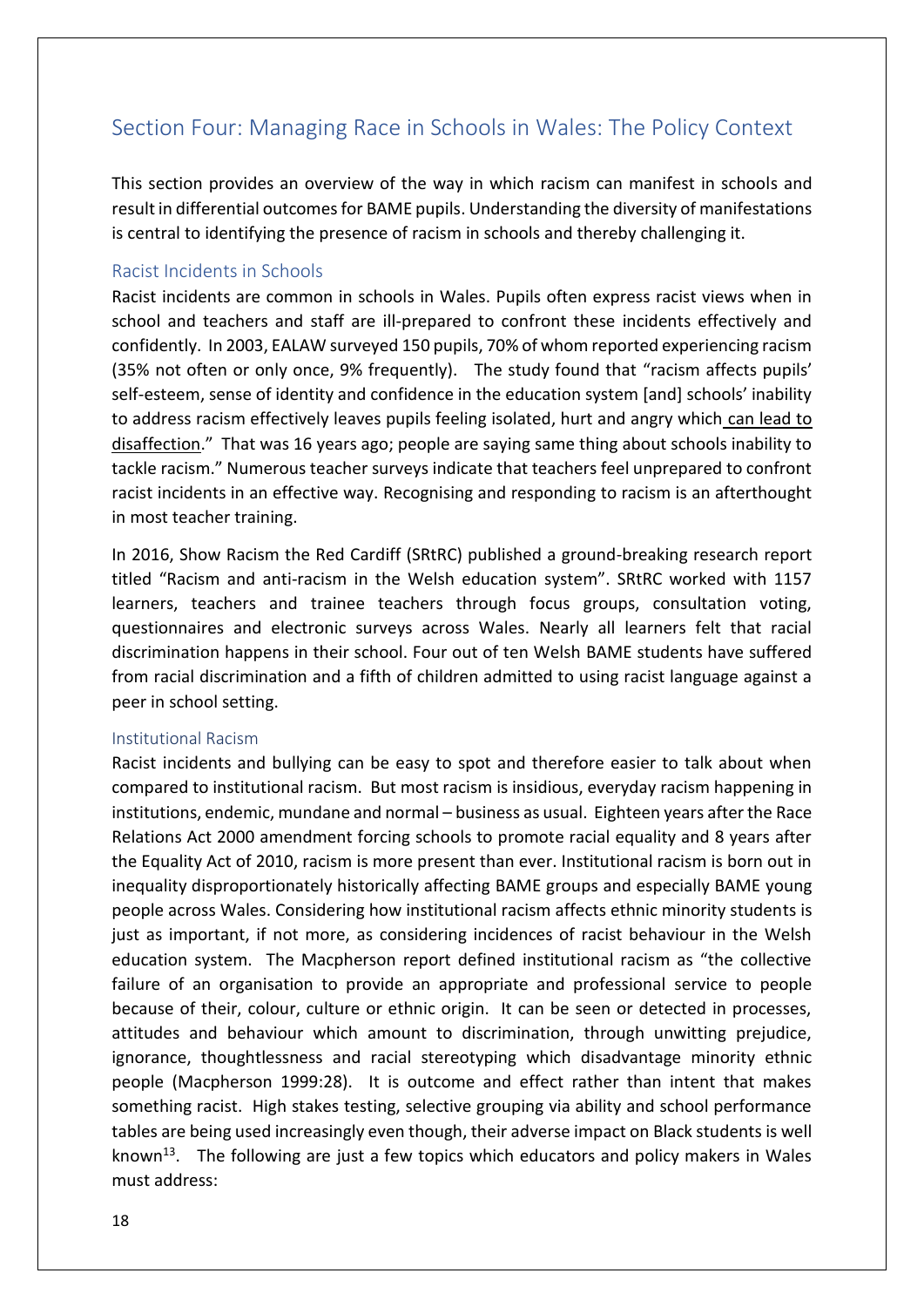#### <span id="page-18-0"></span>Exclusions and behaviour management

In Wales Black and Mixed ethnicity students are excluded at higher rates for all forms of school exclusions, a pattern observable for many years with numerous explanations: teachers' stereotyping and low expectations, student teacher conflict, pupils challenging authority $14$ . Gypsy, Traveller and Roma students also face higher rates of exclusions. Jonathan Brentnall's research demonstrated through existing and new empirical research how Black African and Caribbean student face more extreme consequences for behaviour in the classroom when compared to white counterparts (including sometimes for behaviour that is in reaction to perceived racist incidents or institutional racism $1^{15}$ . There is evidence that students who actively "perform ethnicity," e.g. take pride in markers of ethnic difference such as African hairstyles, are perceived and treated as "bad students" by teachers<sup>16</sup>. Black Caribbean, Mixed White and Black Caribbean backgrounds are overrepresented in BESD diagnoses even when socio-economic differences are controlled for, suggesting that school processes may be involved including racist attitudes and differential treatment by teachers<sup>17</sup>. The United Nations has recommended that all UK nations review the disproportionate rate of school exclusion of pupils from Gypsy, Traveller, Roma or African Caribbean communities in order ensure they fulfil obligations as a signatory to the United Nations Convention on the Elimination of Racial Discrimination (UNCERD). Potential solutions to reducing this adverse and inequitable rate of exclusions include: restorative justice, teachers trained to have consistent approach to behaviour management, teachers with cultural competence. Brentnall identified the following suggestions to address the issue of exclusions: Schools can promote the use of restorative justice and Welsh Government can investigate why larger portions of black and mixed ethnicity and GRT pupils are excluded examining data to see if there is bias against any ethnic group in illegal exclusions, pupil isolation and internal school discipline.

#### <span id="page-18-1"></span>Setting and Banding

Research consistently finds that white teachers disproportionately place Black students in low ranked groups and there is anecdotal evidence that some schools have a limited number of ethnic minority students placed in higher tier exams<sup>18</sup>. Brentnall argues we need more evidence and data to understand the extent to which this is happening in Wales<sup>19</sup>. The following suggestions arose from a workshop at which educators discussed engaging and improving academic achievement for Black and Mixed Ethnicity in Wales<sup>20</sup>. Schools can establish an ethos of inclusion and communicate high expectations to ethnic minority pupils. Schools can also examine how students of different ethnic groups are faring and if any are disadvantage by school practices. Local authorities can improve educators understanding of unconscious bias and how persistent negative stereotypes can affect their judgement. Local authorities can also improve educators understanding of the tendency for teachers to overreact to disruptive behaviour of Black and Mixed pupils to understand the root causes of their disruptive behaviour. Welsh Government can assess national tests for cultural bias and evaluate implementation procedures for national tests to identify any process which disadvantage certain ethnicities. Welsh Government can also stress that schools must use a holistic, developmental assessment profiles and a broad range of information to inform setting/banding of students.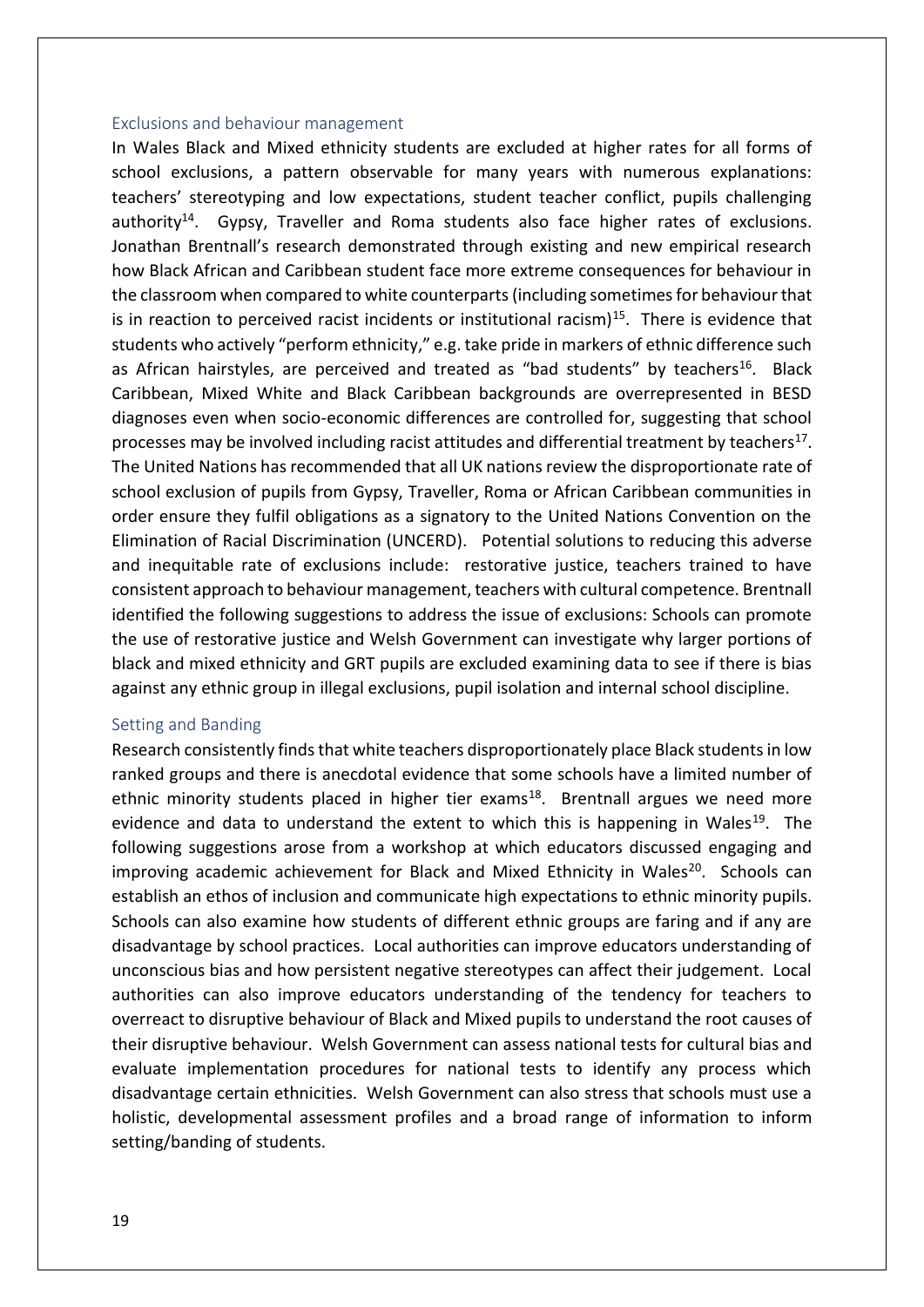#### <span id="page-19-0"></span>Mental Health services in schools

Currently mental health services in schools do not meet the needs of BAME students and BAME students take them up in low numbers<sup>21</sup>. Providing pastoral care to BAME pupils can require high level of expertise to deal issues of culture, language, faith, racism effectively. There are not sufficient numbers of teachers or counsellors with ethnic minority backgrounds to offer appropriate pastoral care with adequate cultural understanding or (when required) in pupils first language.

In order to tackle deep rooted, endemic and mundane everyday racism, we need for both teachers and students to develop a racial literacy – to educate teachers and pupils to understand our multi-ethnic society "based on facts and informed discussions in classrooms rather than headlines" and for teachers to be prepared to "construct counter-narratives" to racist statements or incidents and to develop curricula which reflect experiences of the student population<sup>22</sup>.

#### <span id="page-19-1"></span>Educational Attainment

Multiple, potentially intersecting, factors may contribute to various attainment levels among groups of pupils, but there are high and low achieving pupils in all ethnic groups and pupil attainment often varies between local authorities<sup>23</sup>. The following factors are often referenced in explanations of educational attainment: school effectiveness, socio-economic disadvantage, special educational needs (SEN), English language proficiency, gender, discrimination and culture.

In Wales, gaps within ethnic minority achievement have generally been closing with a few exceptions. For the years 2014-2016, Indian and Chinese pupils performed higher than the national average at all key stages<sup>24</sup>. In the last 10 years, Bangladeshi and Pakistani students have caught up with or surpassed the national average at Key Stage 4. However, attainment figures for several Black and Mixed ethnicities are below the national average with some showing a decline in achievement through key stages 1-4<sup>25</sup>. Within Wales Black Caribbean students have been showing some same pattern for a long time. In a 2003 study, EALAW found Black Caribbean pupils attained higher than the national average at Key Stage 1 and then decline to 28% below the national average for  $5+ A^*$ -C grades at Key Stage 4. Gypsy Traveller and Roma pupils have the lowest attainment with 24.2 percent of pupils in 2014-16 achieving Level 2 inclusive<sup>26</sup> at Key Stage 4, compared to White British at 58.8%<sup>27</sup>. White other pupils attained 51.9 %, also lower than the national average.

Much attention is focussed on the link between socio-economic status (SES) and student attainment, but that link may not be as strong for non-White ethnic groups. In Wales over all, students eligible for Free School Meals (eFSM) lag behind non-FSM students in educational attainment at GCSE level. In Wales, Pupils from Gypsy, Roma, Irish Traveller, Black African, Black Caribbean, and Black African and Mixed backgrounds have high levels of FSM eligibility, whereas pupils from Chinese, Indian and Other White backgrounds are much less likely to be eligible for FSM. Some studies show that the link between SES and student attainment varies across ethnicities. In one study, White British eFSM pupils achieved far less than their non-White eFSM counterparts<sup>28</sup>. Another study showed that living in a deprived neighbourhood has less impact on Black & Asian students compared to White students<sup>29</sup>. A 2003 study by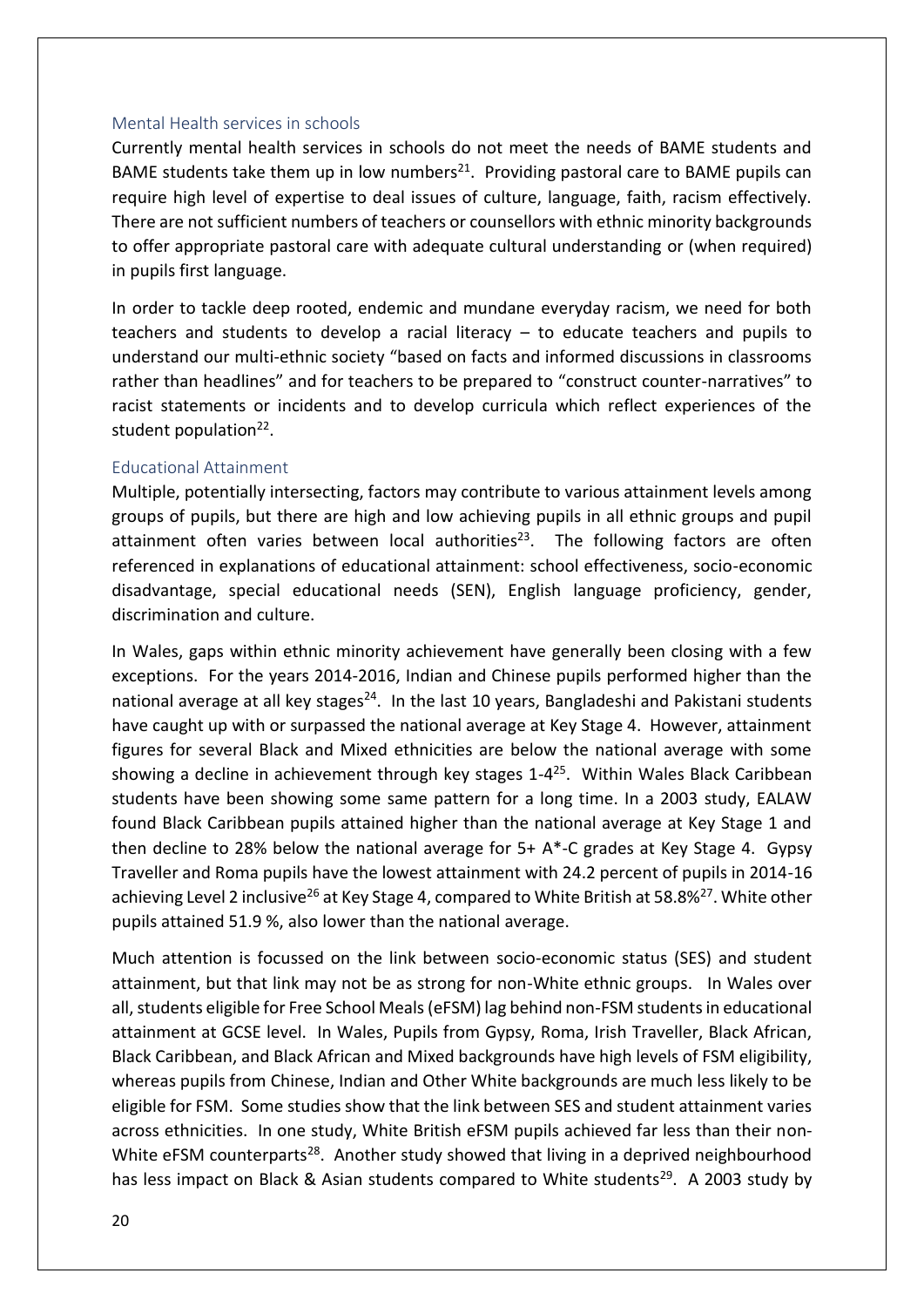EALAW found that SES factors don't completely account for difference in attainment between White British and BAME pupils in Wales<sup>30</sup>. Likewise, there is a strong link between high SES and high student attainment in White pupils, whereas that link is not as pronounced with Black African Students<sup>31</sup>. High SES is not translating into increased education attainment for Black students in the same way that it is for White students. The Wales School Census 2017 gives figures for overall FSM and non-FSM achievement but does not analyse how that may vary across ethnic groups.

In a response to an inquiry on Education Improvement Grant (EIG), the Welsh Government agrees that it should do more to improve educational outcomes amongst Black/Black British and mixed ethnicity White and Black Caribbean learners and as well as Gypsy, Roma and Traveller learners. It also agrees that this should include a specific focus on each as a particular group of learners and not rely solely on more general initiatives to raise attainment across the board<sup>32</sup>. In 2014, the Welsh Government organised a two-hour workshop session bringing educators together to discuss educational engagement and attainment of Black and Mixed ethnicity pupils. Attendees surmised that targeted interventions need to be long term and sustained and must involve parents, pupils and community members<sup>33</sup>. Likewise, schools should present role models from a wide range of professions and sectors in order to help young pupils from ethnic minority backgrounds to "develop a racial and cultural literacy to strengthen their self-image." (Brentnall 2017:22). Previous studies have referred to cultural bias and discrimination when explaining the underachievement of Black boys, including low expectations from teachers, racism and lack of representation in the curriculum.<sup>34</sup> Lewis and Starkey found that teachers' negative perceptions and institutional racism and have a negative impact on student attainment.<sup>35</sup>

For years, Welsh Government provided targeted funds to support the achievement of BAME and GRT pupils, but in recent developments, likely will not be providing such specific funding in the future. Even as the number of ethnic minority pupils is increasing in Wales, since 2013, the amount of funds dedicated to their support has been decreasing with funding "moved into broader initiatives for all learners."<sup>36</sup> In 2015, the Welsh Government chose to remove the ring fenced per-pupil Minority Ethnic Achievement Grant (£10.5 million at 2014-15) and Gypsy and Traveller Grant (1.1 million at 2014-15) which along with 11 other educational grants were collated into the generic Education Achievement Grant (EIG) which is held by Regional Consortia and provided primarily to mainstream schools rather than specialist centralised services (the old Traveller Education Services for example). As these specialist services were cut there was the reduction in White/British/Majority staff was 16.2% and the reduction in BAME/GT staff was 21.8%<sup>37</sup>. Brentnall argues that disproportionate cuts to frontline support for BAME/GT pupils combined with disproportionate impact on BAME staffing may be in breach of Equality Legislation.

In 2016, following stakeholder concerns, the Children, Young People and Education Committee held an inquiry into the Education Inclusion Grant (EIG) and the education of Gypsy, Roma and Traveller and Minority Ethnic Pupils. Amongst its findings were that the arrangements for tracking and monitoring the use of the EIG for the specific benefit of ethnic minority and Gypsy, Roma and Traveller pupils were weak, and a number of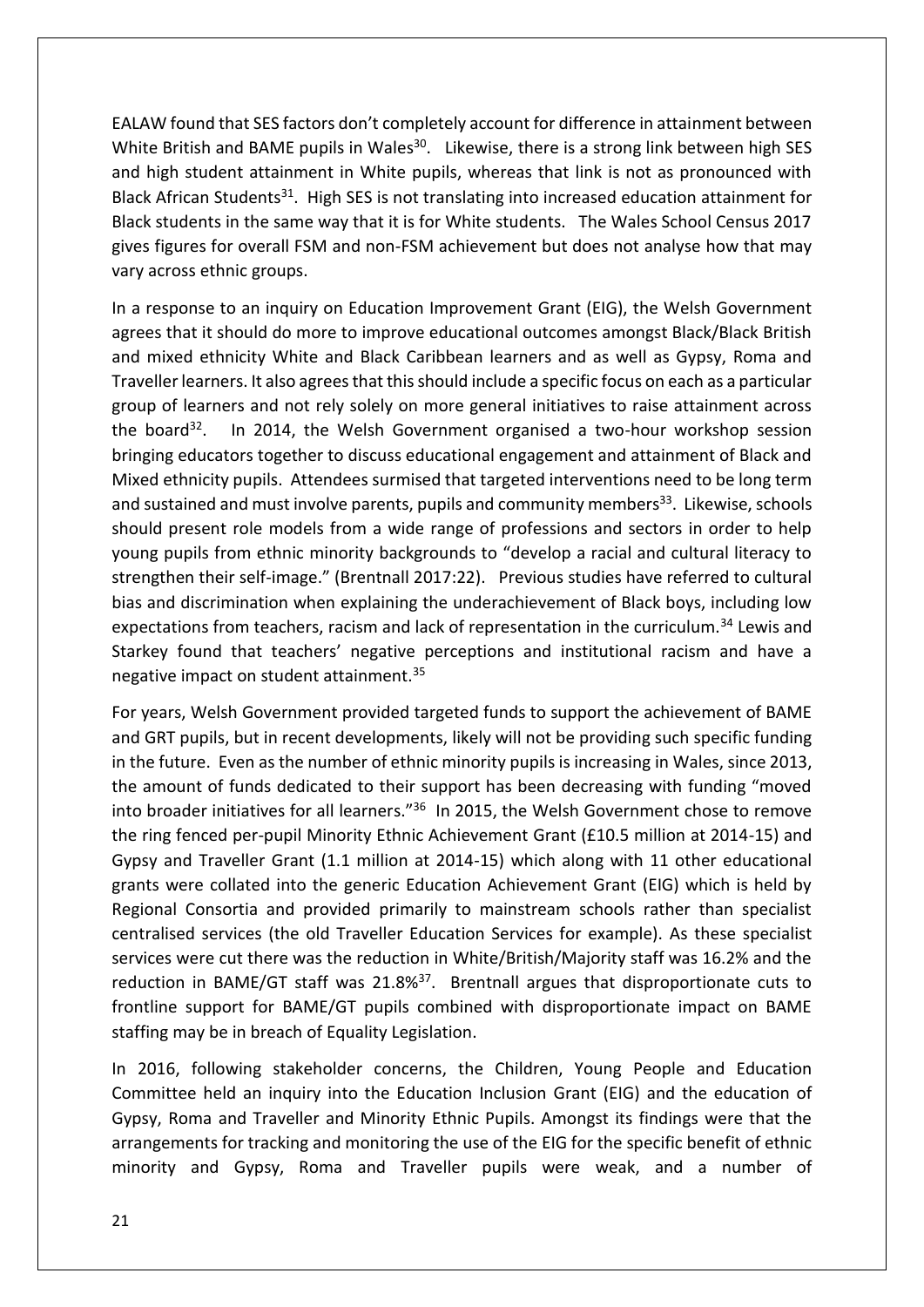recommendations were made. The Welsh Government responded accepting a number of these outcomes to and are in the process of implementing these in the current period, including fortifying monitoring for the benefit of ethnic minority and gypsy traveller pupils. [\(http://senedd.assembly.wales/mgIssueHistoryHome.aspx?IId=16200](http://senedd.assembly.wales/mgIssueHistoryHome.aspx?IId=16200) ) The enquiry also recommended the Welsh Government undertake a thorough, updated impact with specific regard to the UN Convention on the Rights of the Child and the Welsh Government's statutory responsibilities regarding children's rights and equalities. The Welsh Government rejected this recommendation, stating its previous equality impact assessments were sufficient.

Since this time, the Cabinet Secretary for Education announced that funding for BAME and GRT pupils will be entirely transferred to the RSG. Following representations from the sector, some interim funding has been allocated for the specific support of BAME and GRT pupils. However, medium- and long-term funding remains cloudy, with a number of stakeholders expecting that the services will disappear in the long term.

Numerous studies show that BAME pupils are aspirational and their parents have high expectations of them<sup>38</sup>. The picture overall is that many BAME pupil groupings are doing well in school, but there is evidence these achievements convert into occupational/professional success at a lower rate than their White counterparts. Young people from BAME and other White backgrounds are more likely than White counterparts to participate in Higher Education but are less likely to be working in graduate level jobs after achieving a degree. UK wide, educational attainment of BAME groups is up over last 10 years; however, BAME students are underrepresented both at Russell Group Universities and in Apprenticeships<sup>39</sup>. The rate of acceptance into super-elite institutions such as Oxbridge is even more dismal. The past 50 years in the UK shows an improving education structure and improving gender equality, but consistent research shows that ethnic minorities face ethnic penalties in the labour market -meaning that when geography, family size, education level, etc are taken into account – ethnic minority people with similar achievement, experience and circumstance fair less well than their White counterparts<sup>40</sup>. Ethnic minority people are also at higher risk for cyclical unemployment and are more vulnerable to effects of recessions. These dynamics should weigh heavy – as we ask ourselves if the growing number of ethnic minority pupils with increasing achievements will thrive in our society. For instance, if ethnic minority pupils represent over 30% of Cardiff's cohort, are we creating a society, where those children will be taking up professional and managerial positions in due numbers when they leave education and enter the world of work?

#### <span id="page-21-0"></span>Diversity in the Curriculum

The curriculum in Wales and other UK countries is a White curriculum, a system of knowledge shaped by colonialism and imperialism, which with very few exceptions celebrates the achievements of white people. Wales is currently re-writing the national curriculum and as such as such, can take that opportunity to truly create a curriculum which shows the contribution of many ethnicities to British society, is critical of practices in the British Empire, reflects a global history and showcases achievements of people of various ethnicities in different parts of the world in all topics. The Donaldson Review articulates goals of Welsh education as follows: a) ambitious, capable learners, ready to learn throughout their lives; b)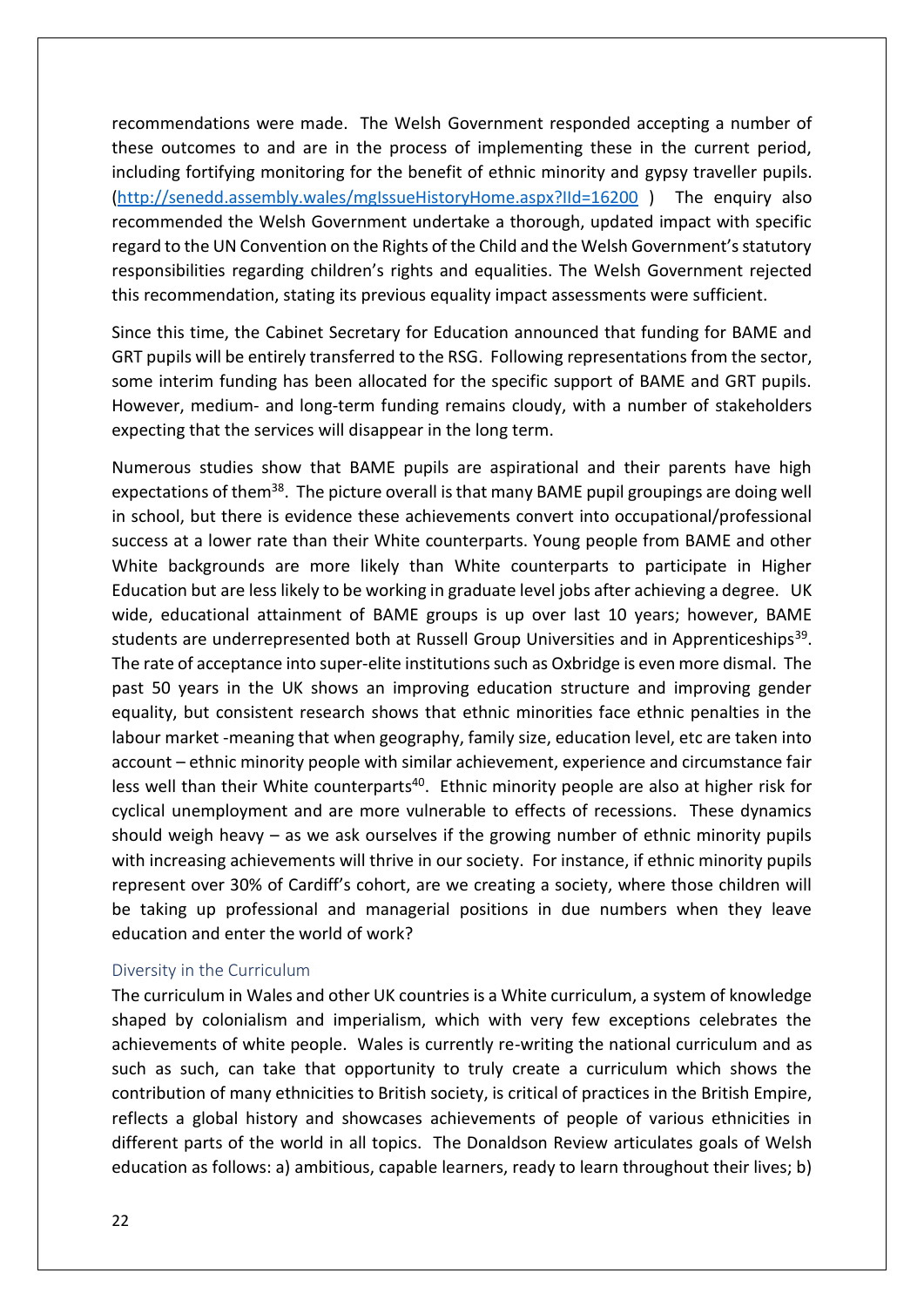enterprising creative contributors, ready to play a full part in life and work; c) ethical informed citizens of Wales and the world; and d) healthy, confident individuals ready to live fulfilling lives as valued members of society. Developing authentic diversity (not tokenistic or cosmetic) in the curriculum will serve each of those purposes. The curriculum content is currently being developed and will soon be tested in pioneer schools. However, to ensure that authentic diversity is included in the curriculum, it is important to seek multiple BAME, GRT and ethnic minority perspectives and make a conscious decision to get it right this time.

The United Nations has recommended that all UK nations review the way that the British Empire and slavery are taught – to be a more balanced representation – in order ensure they fulfil obligations as a signatory to the United Nations Convention on the Elimination of Racial Discrimination (UNCERD).

In 2014, the Welsh Government organised a workshop for educators to discuss how to improve the school experience and educational outcomes and for Black and Mixed ethnicity students. One topic discussed was diversity in the curriculum. They reached three conclusions:

- 1) Need more diverse content including Black history, minority ethic history and world studies. There is very little positive context about Black people. The units which refer to Black people are too narrowly focussed on slavery, colonialism and civil rights and topics with Black people represented are restricted to Black History Month rather than being integrated into the whole curriculum and presented steadily throughout the year.
- 2) Integration of diversity in content and resources across the curriculum varies between schools. The extent to which diversity in the curriculum is addressed depends on location, community make-up, the school and pupil make-up. Some schools treat diversity in the curriculum tokenistically and cosmetically and, in some schools, ethnic minority pupils rarely see their racial, ethnic or cultural or national identifies portrayed.
- 3) A diverse curriculum needs to be part of a genuine inclusive whole school ethos which positively recognises Black and Mixed identities, boosts pupil engagement and achievement and involves good relationships/positive tone between pupils and staff. Teachers need development and training on teaching a diverse curriculum.<sup>41</sup>

The workshop attendees also identified actions for schools, local authorities and Welsh Government. Schools can identify how to incorporate positive context about achievements of ethnic people in all curriculum areas and encourage BAME pupils to contribute input about themselves and their cultural knowledge. Schools can also provide balanced and accurate information about current events. Local authorities can evaluate the way schools engage with current affairs (particularly those that may result in misunderstanding) and provide regular guidance on equality/diversity matters. Welsh Government can scrutinise the new curriculum to measure how much of that content includes ethnic minority people and how much show positive content about achievements and contributions to the world development<sup>42</sup>.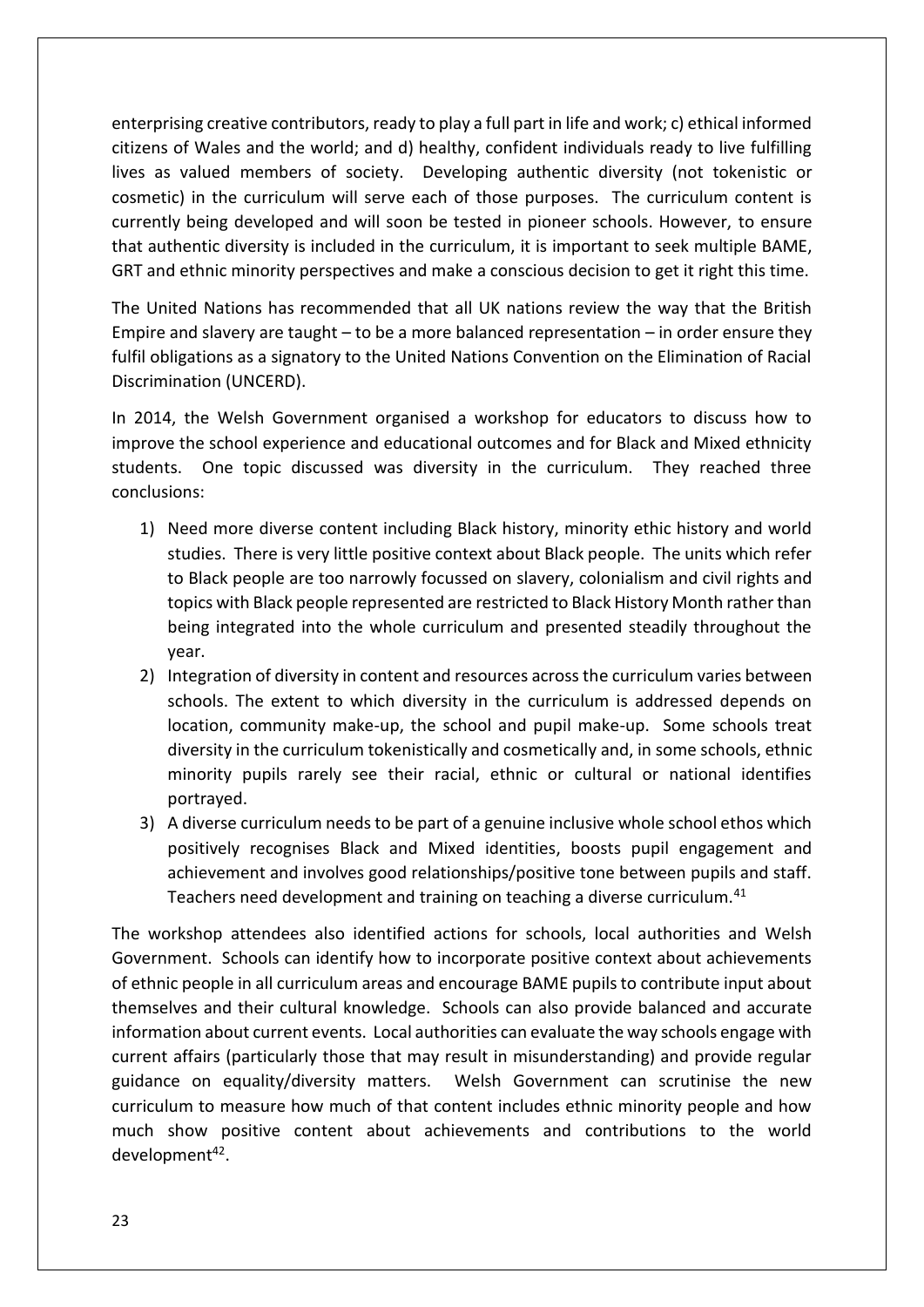# <span id="page-23-0"></span>Section Five: Expert Spotlights

In this section we bring together the voices and views of three experts in the field to share their perspectives. Sunil Patel of Show Racism the Red Card, Trudy Aspinwall of Travelling Ahead, and Uzi Iwobi of Race Council Cymru. Their insights and views provide a strong addition to the academic overview provided in the sections prior.

<span id="page-23-1"></span>Expert Spotlight: Show Racism the Red Card & Anti-Racism in Schools *Sunil Patel, Wales Campaign Manager*



## Background

Show Racism the Red Card is an anti-racism charity, which was established in Newcastle in January 1996 and the Wales office was established in 2006. The charity delivers anti-racism workshops to young people and adults through its schools programme with the aim of harnessing the potential of professional footballers as anti-racist role models and combatting racism through anti-racism education.

#### Our works in schools

We are at the forefront of delivering anti-racism across the UK with over 50,000 young people attending our workshops in the schools. In Wales, we work with approximately 13,500 young people per academic year. Our main delivery is in Primary and Secondary schools.

#### Racism in schools

Over the past few years, we have raised our concerns of what in our view, has been an increase in prejudice views expressed by young people and in particular, towards Immigration and Anti-Muslim/Islamophobia. This coupled by the lack of confidence and training support to teachers and other education practitioners has elevated issues of racism and racist bullying in schools across Wales.

# Our Report published in September 2016

Due to the concerns raised above and the lack of information available on this issue, the charity in Wales conducted a consultation that included pupils and teachers from across Wales. Our findings confirmed that racism continues to be an issue in the education system in Wales. We strongly urge that our report should be used as a catalyst for change. Some of the facts from the report included:-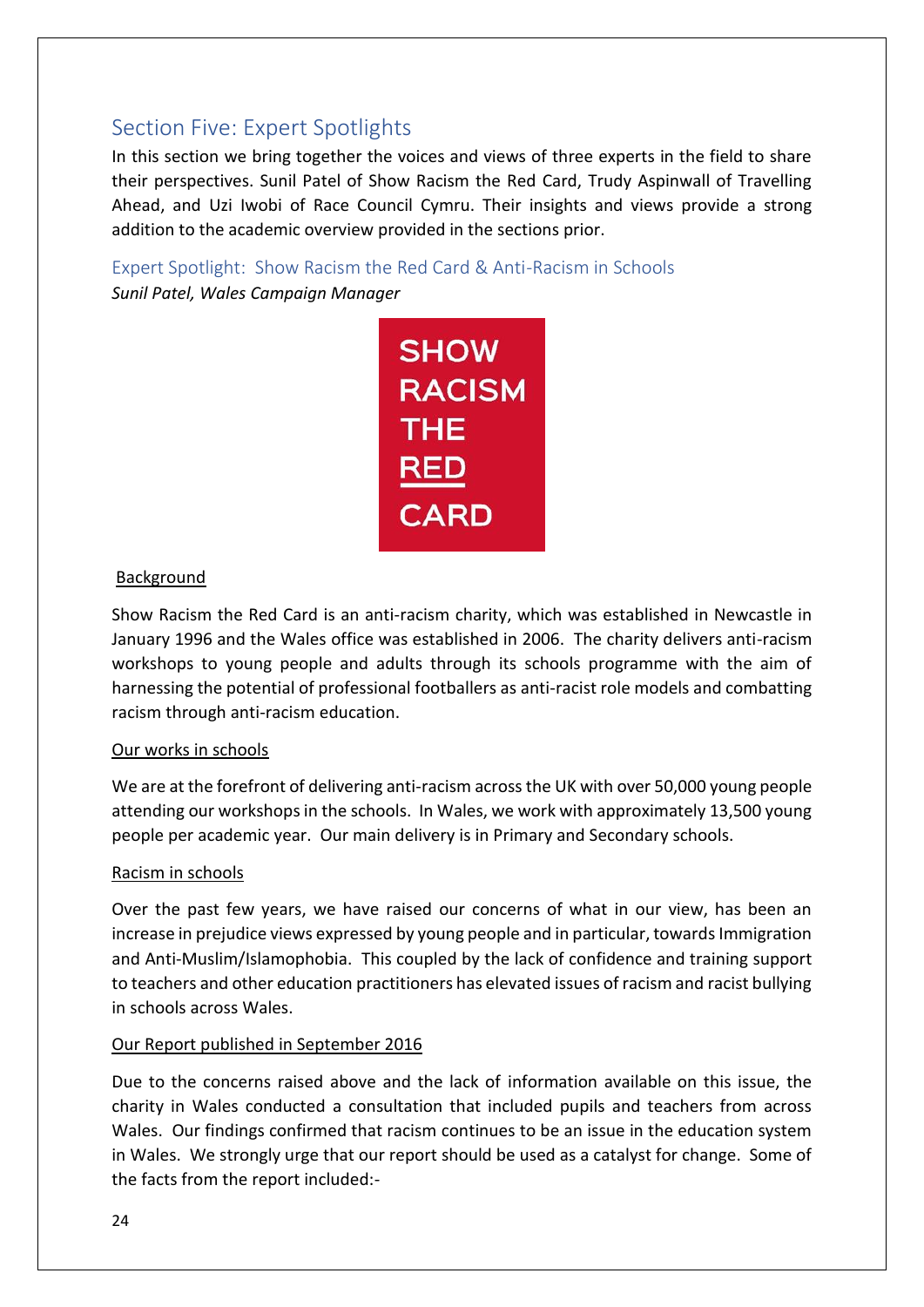1 in 4 teachers was surveyed (435) stated they had responded to or had a pupil report racial discrimination during a 12 month period.

- 65% of teachers were not confident in supporting the victims.
- 69% not confident in filling in racist incident report forms for Local Authorities.
- 70% do not feel well trained or confident when following up racist incidents with senior staff or parents.

# Comments

- "People just don't like black people or anyone who isn't white…Muslims and that, any one different." – Year 6 Pupil.
- "In PE when people make a bad tackle someone will say  $n^{****}$ r to them." Year 5 Pupil.
- "Here everyone thinks if they see a black person they are a terrorist… they link black people with Muslims." - Year 6 Pupil.

# Our work since the report – Post-Brexit

In our view, the result of the EU referendum has exacerbated the problem and we have seen the effects of this in the schools. Teachers have expressed their concerns as this email from a school in Wales highlights:

"Good afternoon. Lately in our schools, we have had a number of incidents. Couple this with the feelings of the community on Brexit, etc and the overwhelming support for Trump and we are concerned that we need to be doing more. We have specific days and PSE resources to tackle racism, but I am wondering if you can help us raise more awareness with a specialist assembly, bespoke day, etc."

There is little doubt that the EU referendum result has triggered the rise in hate crime with 85% relating to race and religion.

'The consequence of the Brexit vote is that both the campaign and the result has caused unnecessary social divisions and, in some cases, provided a 'street legitimacy' for racist sentiment' Carolyn Harris, MP for Swansea East

# Twin schools project

In the summer of 2017, we linked up with 2 Secondary schools in Wales with pupils conducting research on racism and young people sharing their experiences outside of school. These were some of the comments from pupils:

- It wasn't me it was my mum, because she wore a hijab people use to shout stuff at her while driving like ninja (boy, age 16)  $\mathbb D$  They told me to go back to my own country, but Wales is my country (girl, aged 14
- I was standing outside a mosque with my mosque clothes and this man approached me and said look at this \*\*\*\* Muslim, looks like ISIS (boy, aged 16)
- We moved to a house and we were the only Muslims there and they broke my brother's car and set fire in our garden (girl, aged 12)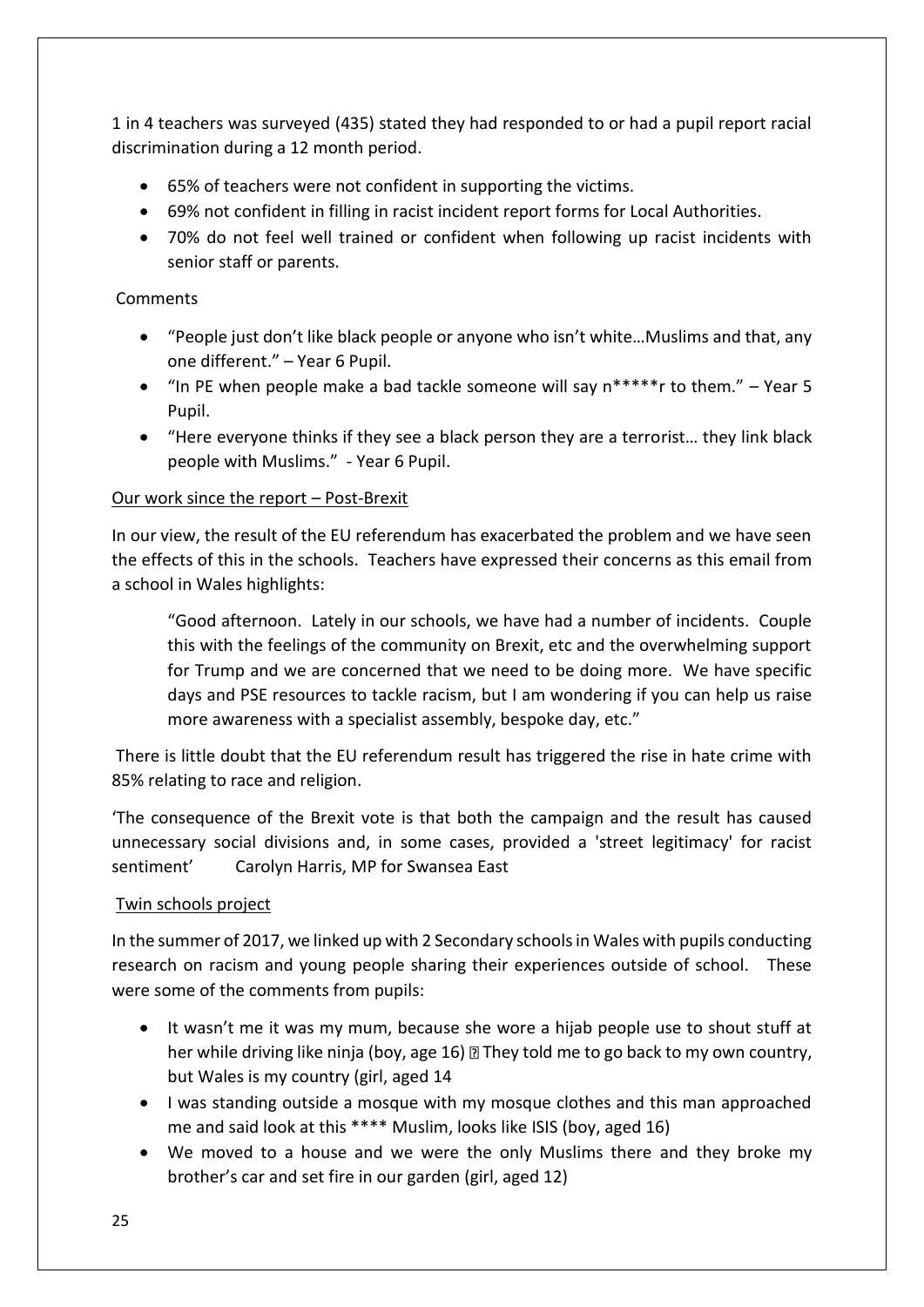- I was in the park and I was sat down on a bench. 2 people come up to me and said get off! This is our bench, not for dark coloured skin Muslims like you (girl, age 13)
- A girl at a football tournament told me to go back to 'Packy land' and made fun of me for being Muslim (girl, aged 12)

## Increase in requests for support from schools in Wales

For the period September 2016 to August 2017, SRtRC has been contacted by teachers from 16 of the 22 local authorities across Wales. Some of these teachers were seeking support for workshop provisions whilst others were responding directly to a racist incident at their school. There have been twice as many schools contacting the charity in the first 8 weeks of the 2017/18 Academic year compared to the same period last Academic year.

## The statistics:

- Racist incidents were recorded in 13/22 local authorities.
- 38% of teachers who contacted the charity specified that they were doing so in response to a racist incident in their school.
- Only 50% of these enquiries who reported racial incident resulted in a SRtRC workshop, funding was the sole reason the other 50% could not be supported.

## Comments from teachers:

- Difficulties with Muslim students being stereotyped as terrorists.
- Year 5 pupils making racist observations 'shut up you Asian immigrant'.
- Incident outside school involving primary school pupil being racist to an adult.
- Year 3 child racist comments to children of Afro Caribbean background 'dirty skin'.
- Yr 5 pupil white pupil called a black pupil chocolate cookie

#### **Conclusion**

There is a great opportunity to embed anti-racism within the curriculum following the Donaldson review. In our research from last year, 90% of teachers stated that anti-racism should be imbedded in the curriculum. There has to be a commitment from everyone in the Education sector to deal with racist bullying. There needs to be better representation of BAME communities in the public sector including teaching if real change is to be made.

Contact: Sunil Patel [sunil@theredcardwales.org](mailto:sunil@theredcardwales.org)

Website [www.theredcard.org/wales](http://www.theredcard.org/wales)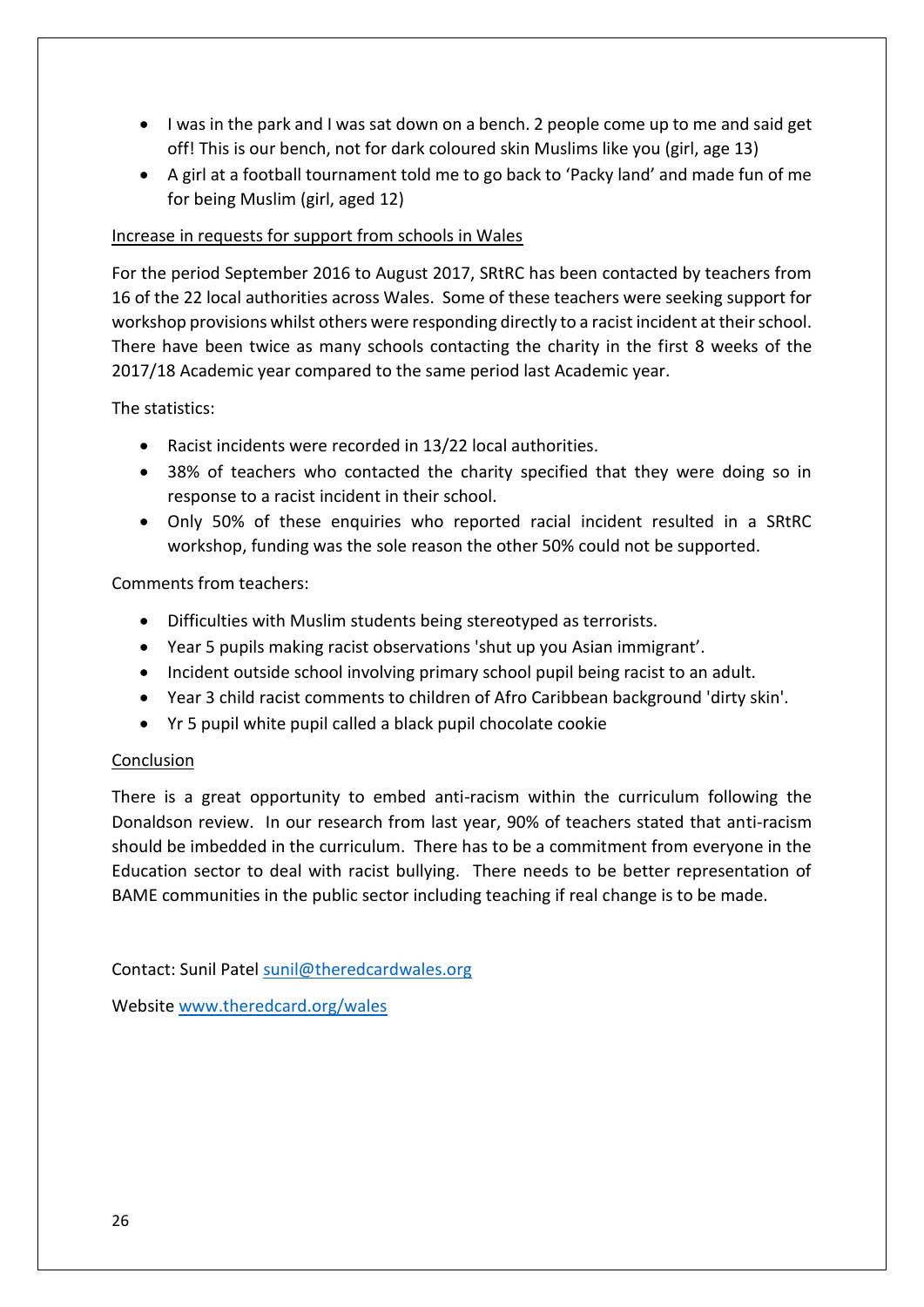<span id="page-26-0"></span>Expert Spotlight: Travelling Ahead/Tros Gynnal Plant – Gypsy, Roma and Traveller Pupils

*Trudy Aspinwall, Team Manager, Tros Gynnal Plant* 



The Travelling Ahead project was set up in 2010 by Save the Children to work with Gypsy, Roma and Traveller**<sup>43</sup>** (GRT) children and young people; the project has been part of TGP Cymru since 2017 and now offers a Wales-wide advocacy service to GRT communities of all ages across Wales supporting them to access their rights and entitlements.

The Committee on the Rights of the Child has consistently commented on the right to education for Gypsy, Roma and Traveller children in the UK and in 2016 noted *'Substantial inequalities persist in educational attainment particularly for Roma, Gypsy and Traveller children' and that 'Among children subject to permanent or temporary school exclusions, there is a disproportionate number of boys, Roma, Gypsy and Traveller children…'* (CRC Concluding Observations UK 2016)

Welsh figures show that Gypsy and Traveller pupils remain the lowest achieving group<sup>44</sup> according to Welsh Government benchmarks and that they have the highest rates of absenteeism from primary and secondary schools (this includes authorised absences<sup>45</sup>).

High levels of absence and low levels of attainment are of course linked and it's been recognised in Welsh Government guidance that poor levels of attendance correspond to a 'distinct set of barriers that Gypsy and Traveller pupils encounter while at school' (Moving Forward 2008). The guidance goes on to say:

*Gypsy and Traveller groups have specific cultural and life-style characteristics which may not be generally understood, and which can contribute to the prejudice that they many experience from the non-Traveller population. Their long-held culture is not static, however, and a feature of Gypsy and Traveller communities is their ability to adapt to changing economic and social circumstances whilst retaining their cultural identity. Recognition, understanding, and acceptance of these cultural differences are key to effective educational support for Gypsy and Traveller pupils*. (Pages 9-10 Moving Forward)

# Young people's views

Education is a consistent theme brought up by the young people that the Travelling Ahead project has worked with since 2010; in our peer education research report young people identified from their experiences several issues that they feel affect their education: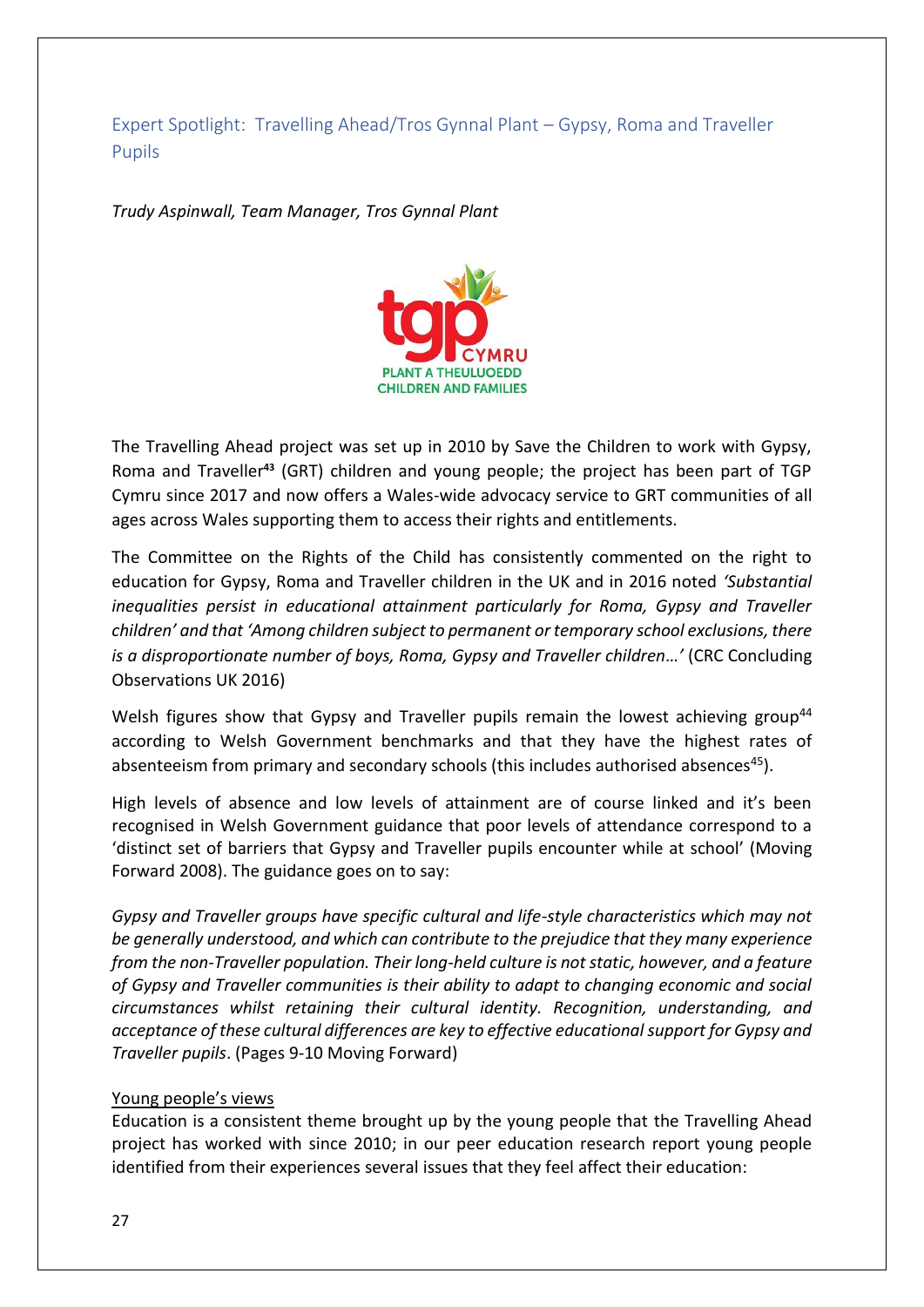- A lack of understanding and low levels of awareness of schools and teaching staff about their culture and experiences;
- Discrimination and bullying that can result from such lack of understanding;
- Lack of a culturally relevant or flexible curriculum;
- Their own and parental anxieties about their safety and exposure to teachings and practices that conflict with their cultural values (e.g. drug taking and sexual activity topics in PSE);
- Tensions that can exist between 'formal education' and a sense that mainstream school doesn't either respect or prepare them for life with their families and communities.

The improvements they recommended included:

- Teachers in school need to try and understand our culture and how we work with our families;
- They should have training on understanding Gypsies, Roma and Travellers to help us achieve our best;
- Find a way to build relationships between our families and schools to break down barriers and increase our participation in education;
- If we are being bullied or experiencing a hate crime, there must be a teacher or adult who we can talk to and who can help us report things if we need to;
- Make sure we have access to up-to-date equipment and access to computers and the internet if we don't have it at home, or are travelling, to help with our homework.
- Access to more hands-on courses, like Building and Hair and Beauty, and not just academic courses;
- Extra funding put in place to support us in school and for trained tutors to help us learn if we want home tutoring.<sup>46</sup>

#### Key issues – some of which may be shared with other ethnic minority groups

- Funding grant changes mean that there is now no bespoke funding for GRT pupils which also leads to less scrutiny of how money is being allocated to these pupils and whether it is benefitting the individuals and groups that the previous grant supported. Equality and children's rights impact assessments have not been robustly carried out on the effect of these changes by Welsh Government and by most local authorities.
- Lack of knowledge, flexible, bespoke approaches of many schools to meet individual needs and build up trust with families. Good practice is not consistent across local authority areas and guidance is not up to date.
- Wales' curriculum is not relevant or flexible enough to meet and engage many GRT pupil needs. There is a lack of inclusion or reflection of Gypsy, Roma and Traveller history, lives or culture despite. This is despite the existence and availability of a 'Travelling Together' curriculum resource, which is in danger of sitting on virtual shelf, because its usage is not monitored and its content is not kept up to date: [\(http://learning.gov.wales/docs/learningwales/publications/140304-travelling-together](http://learning.gov.wales/docs/learningwales/publications/140304-travelling-together-guidance-en.pdf)[guidance-en.pdf](http://learning.gov.wales/docs/learningwales/publications/140304-travelling-together-guidance-en.pdf) ). Moreover, it remains unclear if and how GRT views and experiences have been taken into account in Donaldson's curriculum review.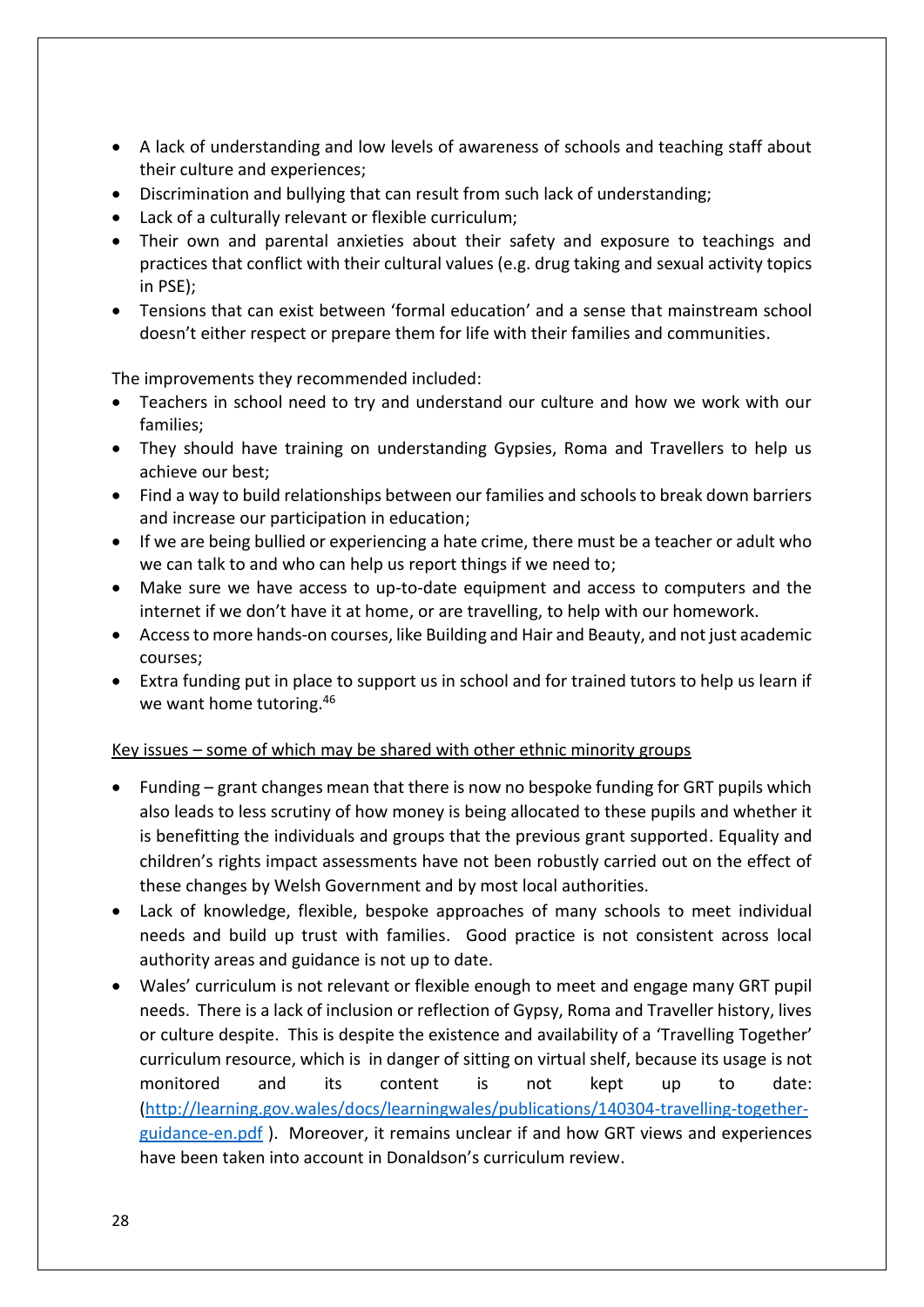- Research is urgently needed on levels of exclusion for Gypsy and Traveller children. England research by The Traveller Movement shows it is very high [http://travellermovement.org.uk/wp-content/uploads/Never-Giving-Up-On-Them.pdf,](http://travellermovement.org.uk/wp-content/uploads/Never-Giving-Up-On-Them.pdf) but figures are not available on a Wales-wide level.
- Lack of recognition of racism and hate crime/incidents directed to Gypsy, Roma and Traveller pupils by teachers, compounded by teachers' lack of confidence /skills in tackling racist bullying. Show Racism the Red Card has created a resource on tackling these issues for teachers in Wales, but it is underused as there is a lack of budget to train teachers how to implement it.

[https://static1.squarespace.com/static/574451fe37013bd0515647ac/t/59102277ff7c50](https://static1.squarespace.com/static/574451fe37013bd0515647ac/t/59102277ff7c502e7838363e/1502876574094/GRT+Toolkit+-+Promoting+Equality+and+Tackling+Racism.pdf) [2e7838363e/1502876574094/GRT+Toolkit+-](https://static1.squarespace.com/static/574451fe37013bd0515647ac/t/59102277ff7c502e7838363e/1502876574094/GRT+Toolkit+-+Promoting+Equality+and+Tackling+Racism.pdf) [+Promoting+Equality+and+Tackling+Racism.pdf](https://static1.squarespace.com/static/574451fe37013bd0515647ac/t/59102277ff7c502e7838363e/1502876574094/GRT+Toolkit+-+Promoting+Equality+and+Tackling+Racism.pdf)

- Lack of recording/monitoring of racist bullying and hate crime in schools for GRT pupils (Despite Tackling Hate Crime Framework and Respecting Other Guidance) and failure to collate figures county-wide or Wales-wide to measure bullying levels – a basic indicator of whether children rights are being met for certain groups.
- Significant number of children from the Gypsy, Roma and Traveller community are not in school **at all** now but are Electively Home Educated (EHE) – due to parents not trusting schools to be safe and relevant. This means the children don't attract any funding to work with them, are not accessing their right to education and usually don't benefit from other resources, support and programmes that are accessed through formal education e.g. counselling, school nurse, TAF, Duke of Edinburgh, work experience and vocational training at Key Stage 4 for example. There is no legal obligation to either monitor or support parents with elective home education.

Contact: Trudy Aspinwall [Trudy.Aspinwall@tgpcymru.org.uk](mailto:Trudy.Aspinwall@tgpcymru.org.uk)

Website: <http://www.travellingahead.org.uk/>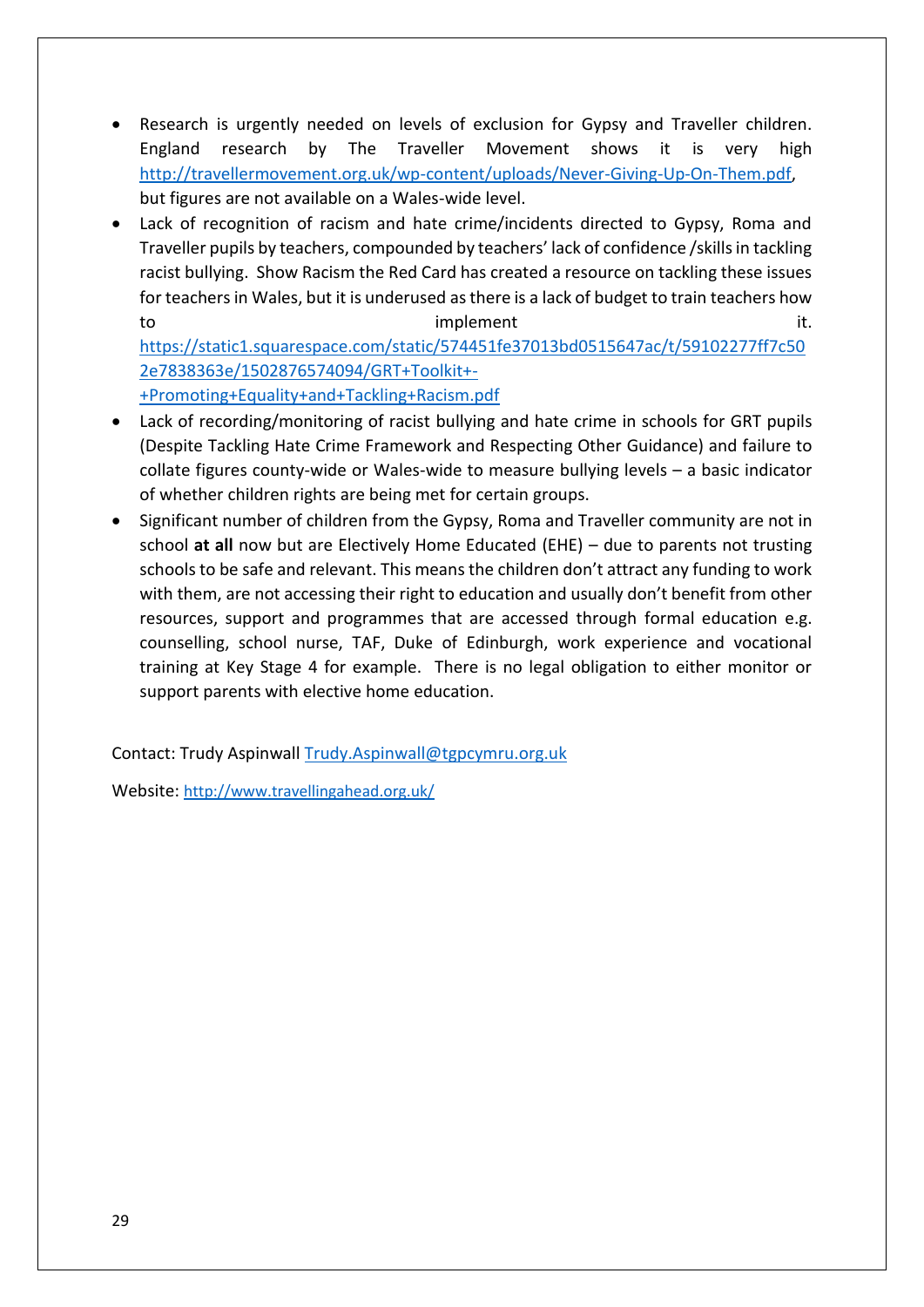# <span id="page-29-0"></span>Expert Spotlight: Race Council Cymru

*Mrs. Uzo Iwobi, Chief Executive Officer, Race Council Cymru*



#### **Introduction**

When thinking about black history in Wales it is easy for the wrongs of the past to obscure the reality of our present and future. The ways in which black history and racism are linked and reproduced is challenging and ever changing with a growing need to dissociate images of slavery, segregation, or riots when representing black history, and instead educate on the positives of diversity in Wales. Can we alter the ways in which we perceive the many positive impacts black history has in Welsh history and would this alteration in change of perspective contribute to inclusion, equality and anti-discrimination lacking within our communities?

With the growth in far-right activism and social movements over recent years, we need to identify the barriers to race equality and healthy race relations with a focus on individuals influenced by and reproducing skewed and outdated interpretations of difference. Despite how far we have come from days when black people were treated as second class citizens, everyday racism still saturates Welsh society<sup>47</sup>. Racism has in many ways become an offensive subject in almost every setting, with reactions either met with hostility, denial or change of subject. Racism makes us all uncomfortable; black and white people alike. However, the reality is that Britain as a nation has rarely been tolerant and fair toward people of difference has only ever been so in significant in eras of socio-economic stability in brief spells over the past hundred years. Even during these periods of calm, racism only ever settled, awaiting the next incident to stir up hatred inherent amongst the masses.

Many believe the government/media are to blame for the ways in which we perceive immigration with racism, discrimination, islamophobia, and xenophobia a result of certain policies and campaigns. Turnout was high at 71.7% for Wales in the leave campaign<sup>48</sup> and with the rise in racism in Wales post Brexit there is ample testimony of insecurity and intolerance towards foreigners. Statistics indicate the lack of education and understanding needed within Welsh education to accommodate our diverse and multiracial country. The present and future Wales may need to work even harder to strengthen the rich history and heritage of our diverse nation, of which Black History plays a part.

Between 1948 and 1970 nearly half a million-people left their British colony homes in the West Indies (or Caribbean Basin) to start new lives in Britain in response to encouraging propaganda at a time of labour shortage in the Motherland. West Indians came to Britain for many different reasons; some sought economic opportunities, to fill the shortage of labour and return home, while others were returning soldiers who had fought for Britain during the Second World War (1939-1945). On arrival in the UK, many migrants were faced with a reality far from the expectations they had built of their new lives. Instead of feeling welcome, many were faced with hostility that led to increased racial tensions and riots in times of high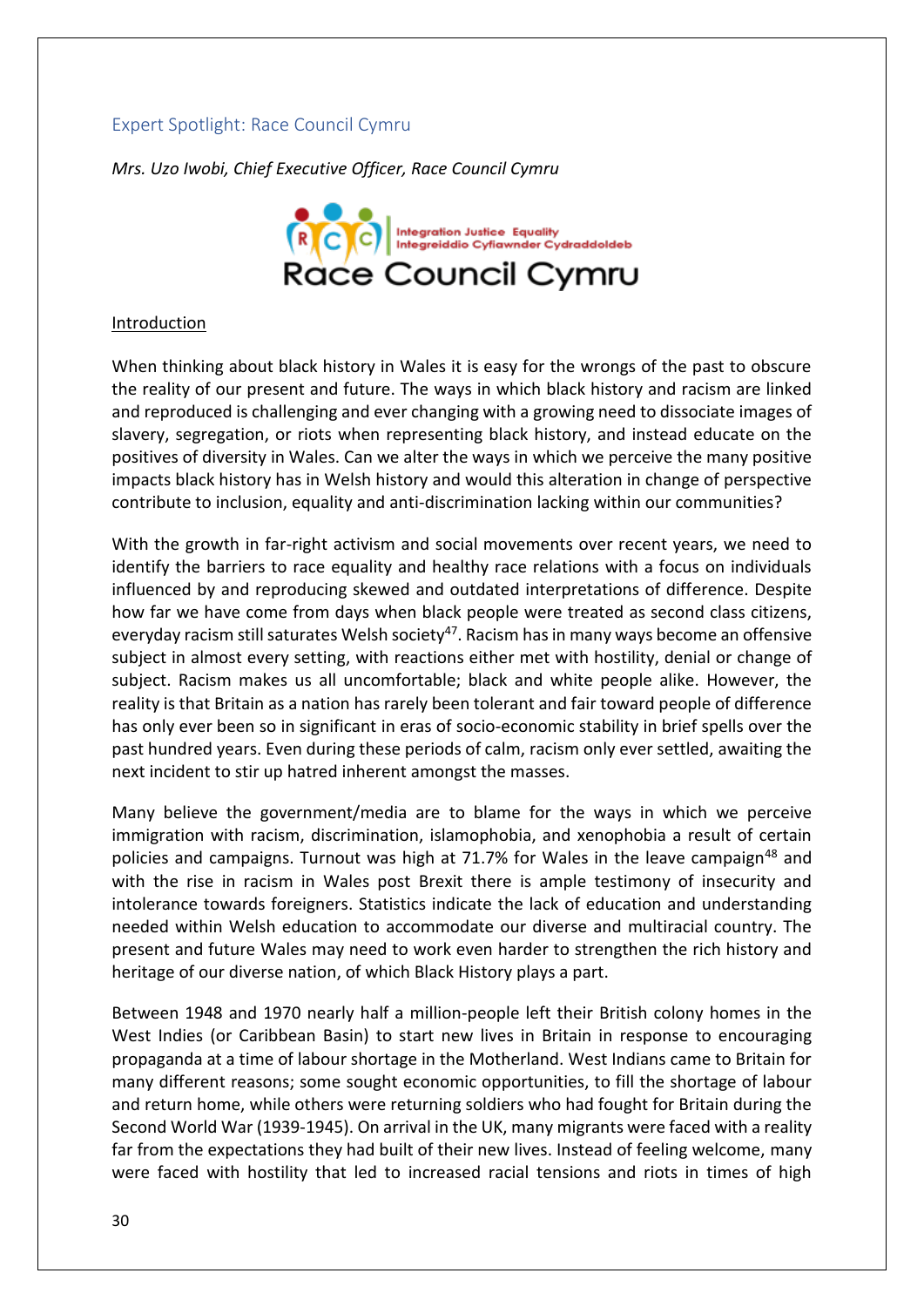unemployment. African Caribbean migrants were walking on eggshells from the moment they arrived and although we can say that we have come a long way in equality for all over the past 50 years, we still have a long way to go before we can truly celebrate a society free from race discrimination. In Wales, Cardiff is home to one of the oldest multi-ethnic communities in Britain with Cardiff Bay (previously known as Tiger Bay) providing a home to people from over 50 different countries. Differences in black groups in their migration histories and consequent social and economic positions has led to variances in the experiences of some inequalities they still experience today.

*By embedding Black History in school's curriculum, through education of school children, some of these inequalities might start to be recognised, understood and challenged; as well as provide the opportunity for black history to be celebrated by all people living in Wales.*

#### Challenges

It is important to recognise the challenges faced by children and young people living in Wales today especially those targeted because of their skin colour, doing all possible to ameliorate the rigors faced by ethnic minority children who are made to live and thrive in a hostile environment – in school or work. For individuals everywhere, the battle of acceptance for who you are is ongoing. Only when we understand and experience the struggles faced by children and young people in an ever-changing world, we can begin to understand how it must feel to be attacked verbally or physically for being born with a darker skin tone. We are often outraged by the brutality we hear of in the world today, and yet we seem less sensitised by the discrimination we see or hear in our schools, perhaps even by our children. We must work together to embed and teach Black History as part of Welsh shared history in schools across Wales.

# *If unchecked, the next generation of children will portray the prejudicial attitudes of their forefathers who are often blind to the benefits of multiculturalism in our schools.*

There are many children and young people of mixed heritage who speak Welsh fluently and who live in Welsh communities but due to physical difference feel they do not belong in Wales and are not accepted by their peers as a result of racial abuse. Often, they know more about Wales and Welsh history than their African or Caribbean heritage and the linage with black Welsh history may never be celebrated. In applying Black history to our curriculum, children and young people everywhere may take pride in the history of their forefathers and may be given an opportunity to investigate their linage in a positive, inclusive, and open environment. Benefits of including Black History studies in the school curriculum would be immeasurable and will positively apply to children and young people from diverse backgrounds.

#### Welsh Education

One of the most powerful ways we can support future generations in Wales is acknowledging the importance of a whole-school approach in creating an inclusive culture and furthermore contributing to the prevention of prejudice and discrimination on the grounds of difference; whether this be racial, religious or cultural difference. There are invaluable opportunities for positive cohesion messages to be promoted through learning experiences, reaching people across all age groups and backgrounds. Learning has the potential to be a very powerful tool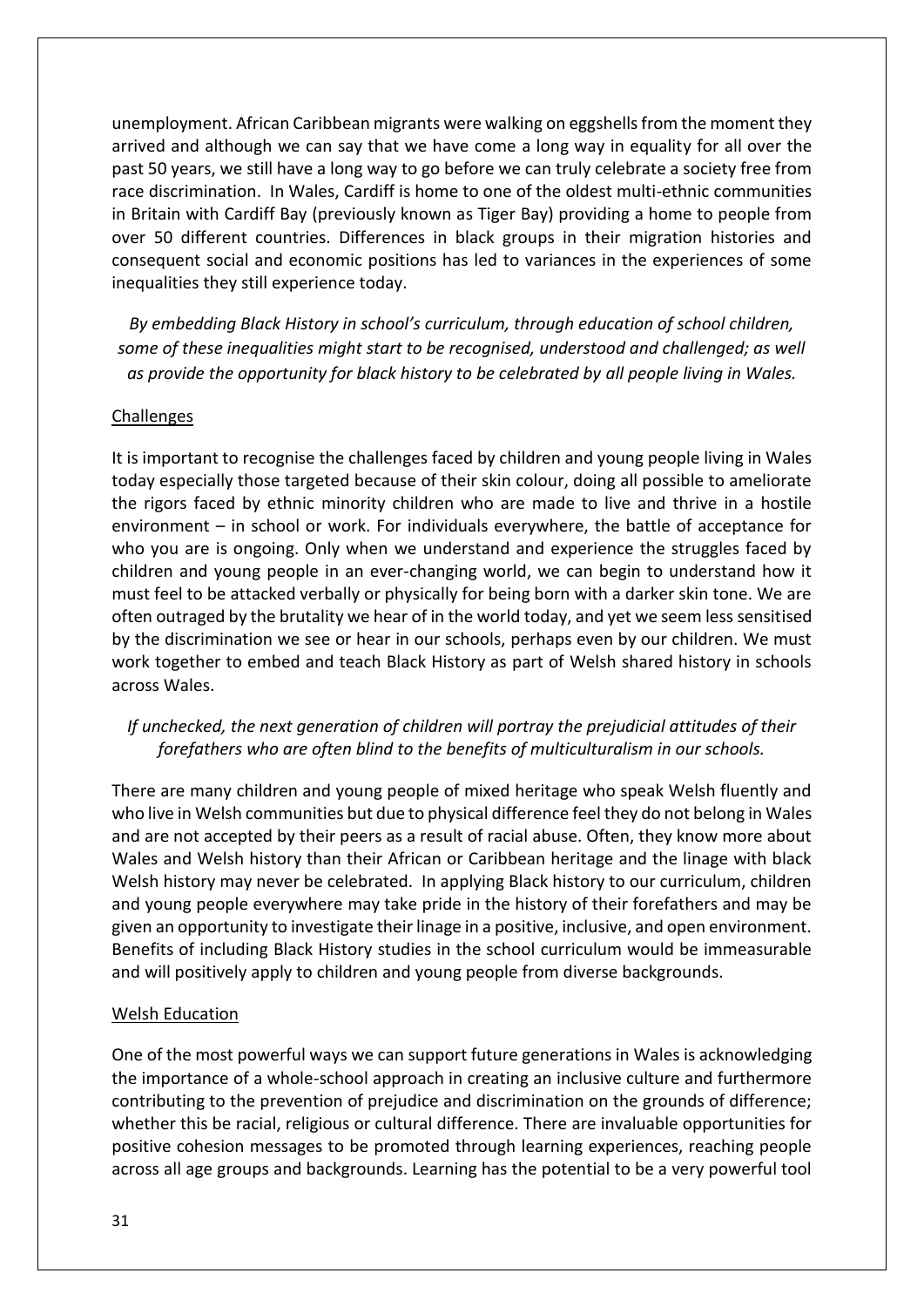in promoting integration and mutual respect. Participating in learning can take place at different times in our lives and there are a host of settings in which it can be accessed. There are invaluable opportunities for positive cohesion messages to be promoted through learning experiences, reaching people across all age groups and backgrounds<sup>49</sup>.

In using curriculum opportunities too spread an understanding of multiculturalism and diversity through history, pupils will have a heightened sense of belonging and equal status amongst their peers. In celebration of Black History in Wales, pupils may be given the opportunity to learn about influential individuals including, Betty Campbell, Billy Boston and Shirley Bassey. Professionals in the field of education know that words are powerful and can mean the difference between success and failure. Despite being told as a young girl that achieving her dream of becoming a teacher "would be insurmountable", Betty Campbell wasn't deterred and overcame many barriers to become the first black head teacher in Wales during the 1970s<sup>50</sup>. Fortunately, Betty was strong enough when faced with adversity to achieve the opposite of what she was told her abilities were. Sadly, there are thousands of young people who lack the confidence to confront stereotypes passed down from generation to generation. We need to move past the history of slavery and lasting consequences of the period and instead challenge the ways in which black history should be remembered and celebrated; as well as how it influences and shapes Welsh culture today. Not only would black history start to be received in a positive perspective, it would present the opportunity to discuss controversial issues $51$  such as hate or fear based on ethnic or religious difference, furthermore breaking down barriers built by past generations.

Under the 2010 Equality Act, schools must promote the spiritual, moral, social and cultural development of pupils. With the participation from our leaders and effective legislative action we can overcome the inequalities we are seeing in our societies and within our educational and state institutions. We can diminish and overcome the hate crime, racism, Islamophobia, homophobia and anti-immigration actions blighting our multicultural and diverse societies and we can create a more equal, accepting and inclusive Wales.

Contact: Uzo Iwobi [uzo@racecouncilcymru.org.uk](mailto:uzo@racecouncilcymru.org.uk)

Website: [www.racecouncilcymru.org.uk](http://www.racecouncilcymru.org.uk/)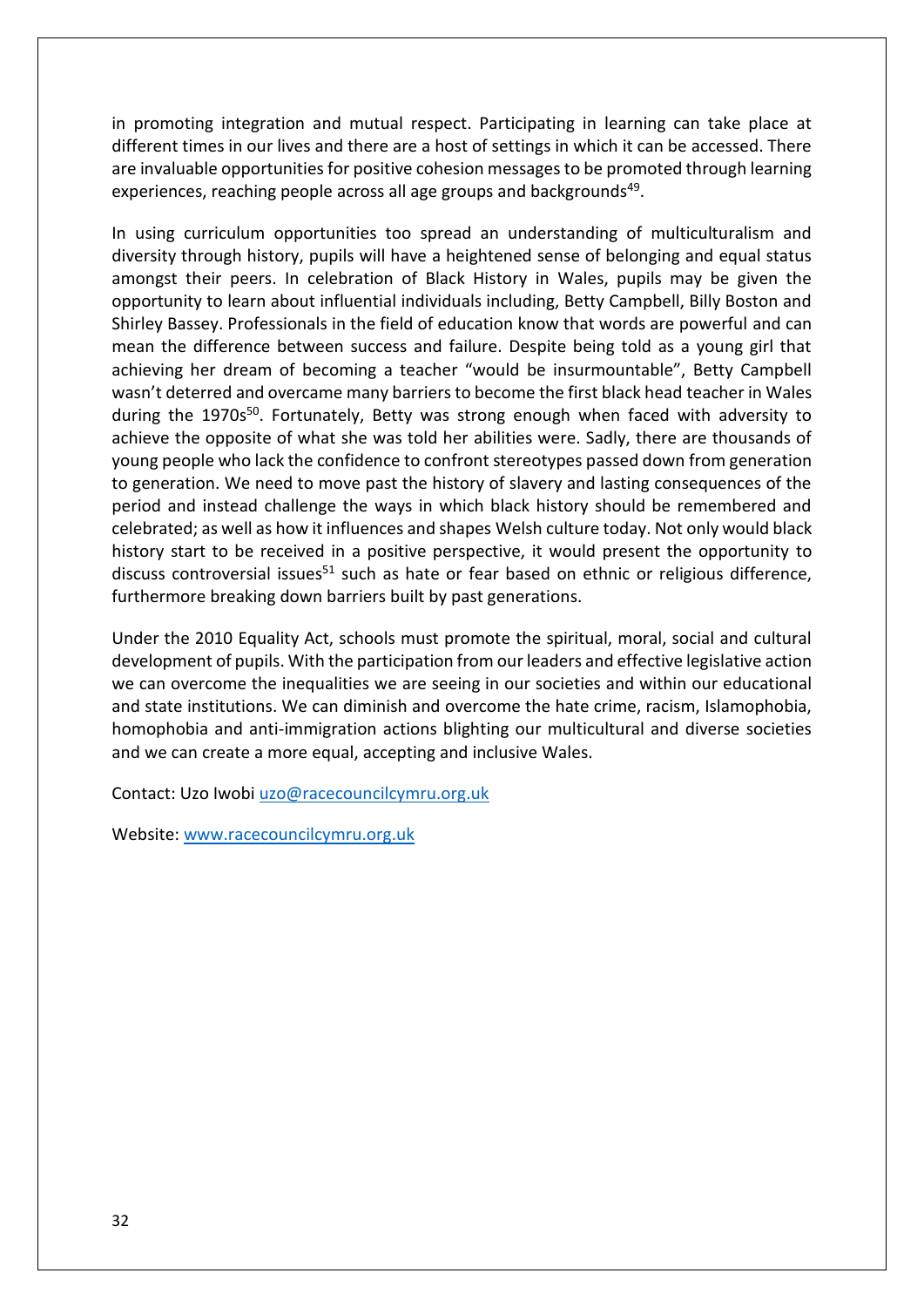# <span id="page-32-0"></span>Section Five: Concluding Recommendations:

This paper has sought to present an up-to-date picture of the experiences of BAME pupils in schools in Wales from across Wales, drawing on the expertise of key charities in Wales working with BAME young people, including Gypsy Traveller Young people.

The voices of BAME Young people foregrounded within this document express loud and clear that for a significant proportion of the growing number of BAME pupils in Wales, the experience of racism is an everyday almost normalised one with lasting and damaging impact. These voices also bring into sharp focus the critical role of schools and teachers in how they respond to racism, with this response found to be severely lacking on the whole, compounded by a lack of BAME teachers, particularly at senior levels in Wales. Also illuminated is the way in which a 'white-washed' curriculum distorts both the BAME pupils' sense of self-worth as well as their own and their white peers' understanding of their place and value in the world.

To respond to these issues we therefore make the following recommendations of Welsh Government and other public sector policy-makers in Wales:

- 1. Prevent and challenge racist attitudes by embedding in the new curriculum specific requirements for regular anti-racist education throughout key stages and monitor this via the schools inspection framework (ESTYN).
- 2. Improve the monitoring and reporting of racist incidents and bullying in schools by making this a mandatory requirement, as recommended by Children's Commissioner and EHRC Wales.
- 3. Address the lack of BAME teachers, particularly at senior level by promoting the recruitment, retention and progression of BAME educators as well as BAME policy makers within the Education Sector.
- 4. Develop an authentically diverse curriculum that involves engagement with pupils and community in its creation and is embedded across the curriculum. The ongoing redevelopment of Wales' curriculum after the Donaldson Review presents a unique opportunity to action these changes.
- 5. Include BAME people and students in the current re-design of the curriculum and set specific targets for representation of non-White histories and cultures;
- 6. Work with the Education Workforce Council and other providers of teacher training and CPD to ensure that teachers are trained in a) cultural competence, the skills to reflect on their own identity and privilege and how that may affect pupils; b) to recognise and respond effectively to racism and c) to development authentic diversity in curriculums;
- 7. Introduce concerted and systematic programmes to raise the attainment of Gypsy, Traveller, Roma, and Black and Mixed Ethnicity groups that have historically suffered the lowest attainment, along with the continuation of programmes targeted at BAME groups more widely.
- 8. Ensure rigorous monitoring of the benefits of the support for ethnic minority and GRT pupils and monitor how transfer of previous targeted funding to general education funds affects pupil engagement and performance.
- 9. Find examples of best practices in how schools respond to racist incidents and teach pupils about race in Wales and replicate them.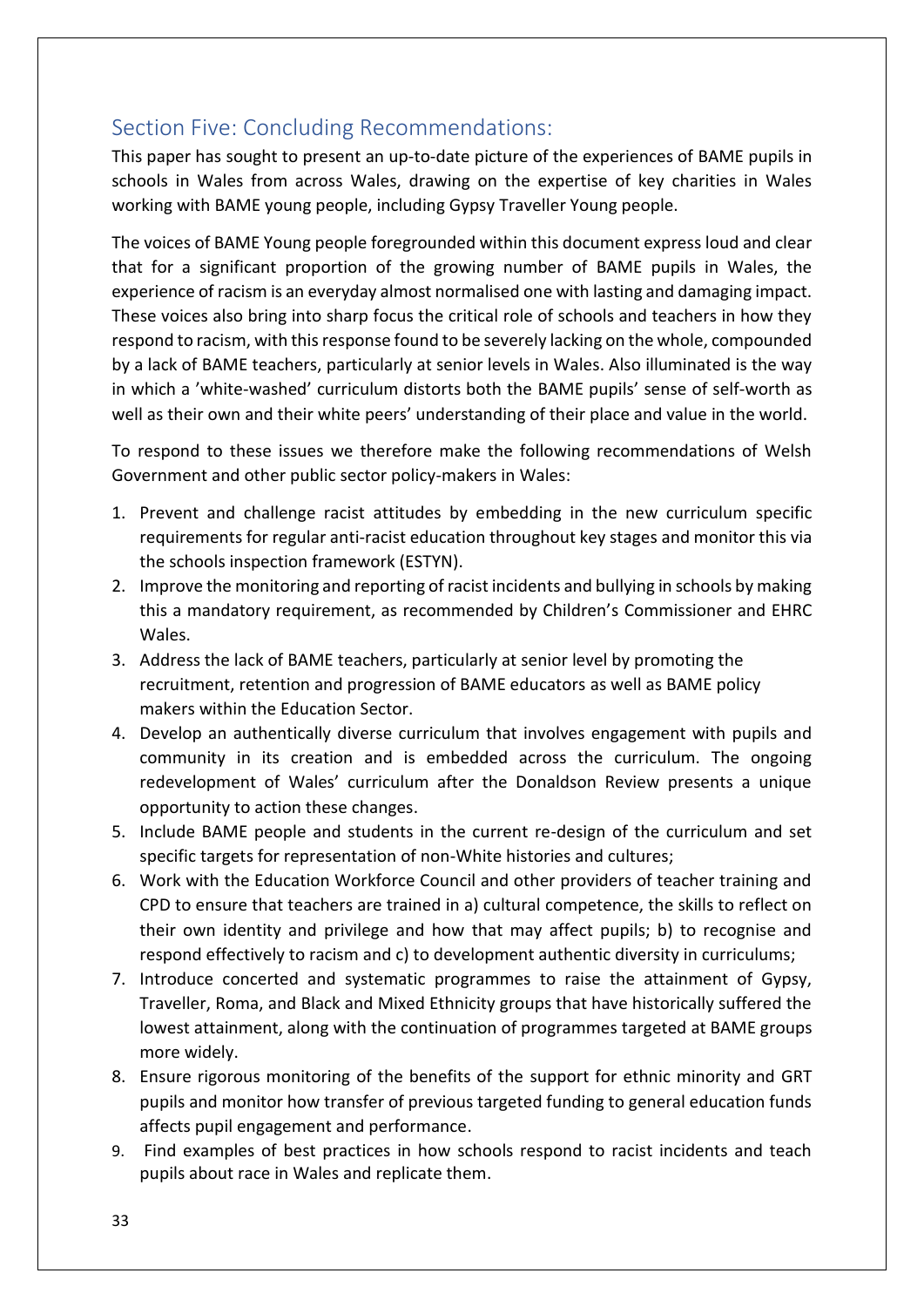# <span id="page-33-0"></span>Endnotes

**.** 

<sup>1</sup> Race R and Lander V, *Advancing Race & Ethnicity in Education,* Palgrave MacMillan:2017.

2 See Crenshaw, Kimberlé; Gotanda, Neil; Peller, Gary; Thomas, Kendall, eds. (1995). Critical Race Theory: The Key Writings that Formed the Movement. New York: The New Press. ISBN 978-1-56584-271-7

<sup>3</sup> [https://statswales.gov.wales/Catalogue/Education-and-Skills/Schools-and-Teachers/Schools-Census/Pupil-](https://statswales.gov.wales/Catalogue/Education-and-Skills/Schools-and-Teachers/Schools-Census/Pupil-Level-Annual-School-Census/Ethnicity-National-Identity-and-Language/pupilsaged5andiover-by-localauthorityregion-ethnicity)[Level-Annual-School-Census/Ethnicity-National-Identity-and-Language/pupilsaged5andiover-by](https://statswales.gov.wales/Catalogue/Education-and-Skills/Schools-and-Teachers/Schools-Census/Pupil-Level-Annual-School-Census/Ethnicity-National-Identity-and-Language/pupilsaged5andiover-by-localauthorityregion-ethnicity)[localauthorityregion-ethnicity](https://statswales.gov.wales/Catalogue/Education-and-Skills/Schools-and-Teachers/Schools-Census/Pupil-Level-Annual-School-Census/Ethnicity-National-Identity-and-Language/pupilsaged5andiover-by-localauthorityregion-ethnicity)

4 Lewis & Starkey (2014) *Ethnic Minority Pupils: Evidence Review & Practice In Wales*, p. 15, <http://gov.wales/docs/caecd/research/2014/140610-ethnic-minority-pupils-en.pdf>

<sup>5</sup> Nicholl, Jones & Holtom, *Breaking the Links Between Poverty & Ethnicity in Wales*, Joseph Rowntree Foundation:2016

6 StatsWales dataset https://statswales.gov.wales/Catalogue/Education-and-Skills/Post-16-Education-and-Training/Higher-Education/Initial-Teacher-Training-ITT/students-in-Wales/firstyearsonitecoursesinwales-byethnicity-year

<sup>7</sup> BBC Wales 17 June 2017

8 Show Racism the Red Card Wales, "Racism and anti-racism in the Welsh education system," 2017

9 Lander V, "Initial Teacher Education: The Practice of Whiteness,"p.99, In Ed Race R and Lander V, *Advancing Race & Ethnicity in Education,* Palgrave MacMillan:2017

<sup>10</sup> Interestingly, the young people al used the same language "joke" rather than the word "banter" often used by teachers.

<sup>11</sup> There was no familiar youth worker facilitating that group, however, so it is unclear to what degree the kids felt opening up in that context.

<sup>12</sup> They also learned "just a bit" about Asian history in WWII.

<sup>13</sup> Race R, "Analysing Ethnic Education Policy Making in England and Wales," p.22.

<sup>14</sup> Brentnall J, "Promoting engagement and academic achievement for Black and Mixed ethnicity pupils in Wales, February 2017.

 $15$  Ibid.

<sup>16</sup> Bradbury A, "Identity Performance and Race: The Use of Critical Race Theory in Understanding Institutional Racism and Discrimination in Schools," p. 24, In Ed. Race R and Lander V *Advancing Race and Ethnicity in Education,* Palgrave Macmillan: 2016

<sup>17</sup> Lewis & Starkey (2014) *Ethnic Minority Pupils: Evidence Review & Practice In Wales*, p. 15, <http://gov.wales/docs/caecd/research/2014/140610-ethnic-minority-pupils-en.pdf>

<sup>18</sup> Gillborn D "Education Policy as an Act of White Supremacy: Whiteness, Critical Race Theory and Education Reform," p. 17-18.

<sup>19</sup> Brentnall J, "Promoting engagement and academic achievement for Black and Mixed ethnicity pupils in Wales, February 2017.

 $20$  Ibid.

 $21$  Ibid.

<sup>22</sup> Lander V, "Initial Teacher Education: The Practice of Whiteness,"p.94, In Ed Race R and Lander V, *Advancing Race & Ethnicity in Education,* Palgrave MacMillan:2017

<sup>23</sup> Lewis & Starkey, *Ethnic Minority Pupils: Evidence Review & Practice In Wales. Welsh Government:2014.*  [http://gov.wales/docs/caecd/research/2014/140610-ethnic-minority-pupils-en.pdf.](http://gov.wales/docs/caecd/research/2014/140610-ethnic-minority-pupils-en.pdf)

<sup>24</sup> Statistical first release: Academic Achievement by Pupil Characteristic, Welsh Government 2017

<sup>25</sup> Nicholl, Jones & Holtom, *Breaking the Links Between Poverty & Ethnicity in Wales*, p. 16, Joseph Rowntree Foundation:2016

<sup>26</sup> 5 CGSE with A-C grades, including Math and English

<sup>27</sup> Welsh Government Wellbeing Review 2017:32

<sup>28</sup> Gilbourn D, "The Monsterisation of Race Equality: How Hate Became Honourable," In *The School Report*, p.

7, Runnymede:2015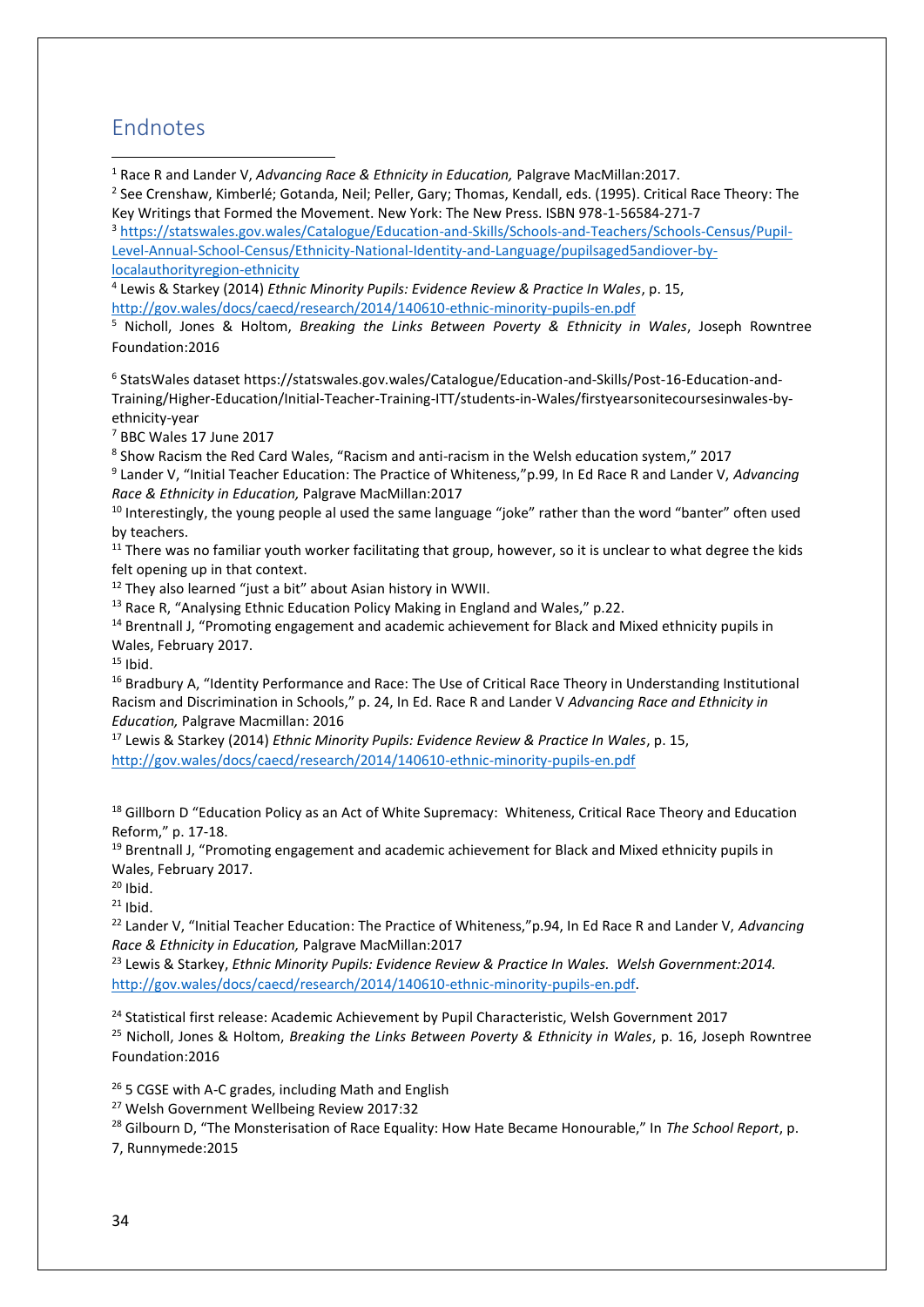<sup>29</sup> Burgess, Simon "Aspirations, Language and Poverty: Attainment and Ethnicity," In *The School Report*, Runnymede:2015

<sup>30</sup> EALAW "The Achievement of Ethnic Minority Pupils in Wales: A Report for the Welsh Assembly Government"*,* 2003

 $31$  Ibid.

**.** 

<sup>32</sup> Response by the Welsh Government to the report of the Children, Young People and Education Committee entitled Inquiry report into the Education Improvement Grant: Gypsy, Roma and Traveller, and Minority Ethnic Children. 2016. <http://www.assembly.wales/laid%20documents/gen-ld11030/gen-ld11030-e.pdf>

33 Brentnall J, "Promoting Engagement and Academic Achievement for Black and Mixed Ethnicity Pupils in Wales, February 2017.

34 Southern A, "Evidence Briefing: Ethnicity and Educational Attainment in Wales," Wales Centre for Equity in Education:2015

 $35$  Ibid.

<sup>36</sup> Brentnall J, "Consultation Education Improvement Grant: Gypsy, Roma and Traveller and Minority Ethnic Children" 2016

<sup>37</sup> Ibid.

<sup>38</sup> CF: EALAW "The Achievement of Ethnic Minority Pupils in Wales: A Report for the Welsh Assembly Government"*,* 2003; Longitudinal Study of Young People in England (LSYPE); and Wilson, A "I Just Want to Get Good Grades: Exploring BAME Young People's School Experiences - Discussions of success and advice for teachers and parents."

<sup>39</sup> Gilbourn D, "The Monsterisation of Race Equality: How Hate Became Honourable," In *The School Report*, p. 4, Runnymede:2015

<sup>40</sup> Yaojun L, "Ethnic Education and Labour Market Position in Britain (1972−2013)," In *The School Report*, p. 23 Runnymede:2015

<sup>41</sup> Brentnall J, "Promoting Engagement and Academic Achievement for Black and Mixed Ethnicity Pupils in Wales, February 2017.

 $42$  Ibid.

<sup>43</sup> Romani Gypsies (originally of Northern Indian descent and also known as English, Welsh and Scottish Gypsies, Kale and Romanichal); Welsh Travellers; Scottish Travellers; Irish Travellers; Roma/Sinti; Bargees or Boat Dwellers/Water Gypsies; Fairground or Show People; New Travellers. Romani Gypsies and Irish Travellers are recognised racial groups under Equality Act 2010.

<sup>44</sup> Table 8: Key Stage 4 by ethnic background, 2013-2015 (aggregated) (a) Stats Wales, aggregated data for 2013-15 showed only 15.5% of Gypsy/Gypsy Roma pupils achieved the Level 2 threshold ( including a GCSE grade A\*-C in English or Welsh First Language and Mathematics) – no data recorded for Irish Traveller children <sup>45</sup> Wales National Attendance Codes: Code 'T' is used by schools to record authorised 'Traveller absence' i.e. absence for travelling for work purposes and for significant cultural or family events notified to schools may be regarded as authorised absence. Gypsy and Traveller parents will not be prosecuted for poor attendance where a pupil has attended for 200 sessions in the preceding year and absence has been authorised for work or cultural events.( Moving Forward Guidance)

<sup>46</sup> Good Practice in Education Report 2015 Travelling Ahead

<http://www.travellingahead.org.uk/projects/education/>

<sup>47</sup> Race Council Cymru, *A Report on Race Equality and Racism in Wales An Exploratory Study* (2012), [https://drive.google.com/file/d/1h63gd4YYVqq311wcV5BiR\\_QP9kPdaQTFpJvh107EELtOe4KqK4DITq4VNyidDV](https://drive.google.com/file/d/1h63gd4YYVqq311wcV5BiR_QP9kPdaQTFpJvh107EELtOe4KqK4DITq4VNyidDVlGyEUsJdwMYaXVzyXp/view) [lGyEUsJdwMYaXVzyXp/view](https://drive.google.com/file/d/1h63gd4YYVqq311wcV5BiR_QP9kPdaQTFpJvh107EELtOe4KqK4DITq4VNyidDVlGyEUsJdwMYaXVzyXp/view)

<sup>48</sup> BBC News (24 June 2016), *Welsh voters back Leave in EU poll*, [http://www.bbc.co.uk/news/uk-politics-eu](http://www.bbc.co.uk/news/uk-politics-eu-referendum-36612308)[referendum-36612308](http://www.bbc.co.uk/news/uk-politics-eu-referendum-36612308)

<sup>49</sup> Welsh Government, *Getting On Together - a Community Cohesion Strategy for Wales* (Last updated 27 April 2012), [http://gov.wales/topics/people-and-](http://gov.wales/topics/people-and-communities/communities/communitycohesion/publications/strategy/?lang=en)

[communities/communities/communitycohesion/publications/strategy/?lang=en](http://gov.wales/topics/people-and-communities/communities/communitycohesion/publications/strategy/?lang=en)